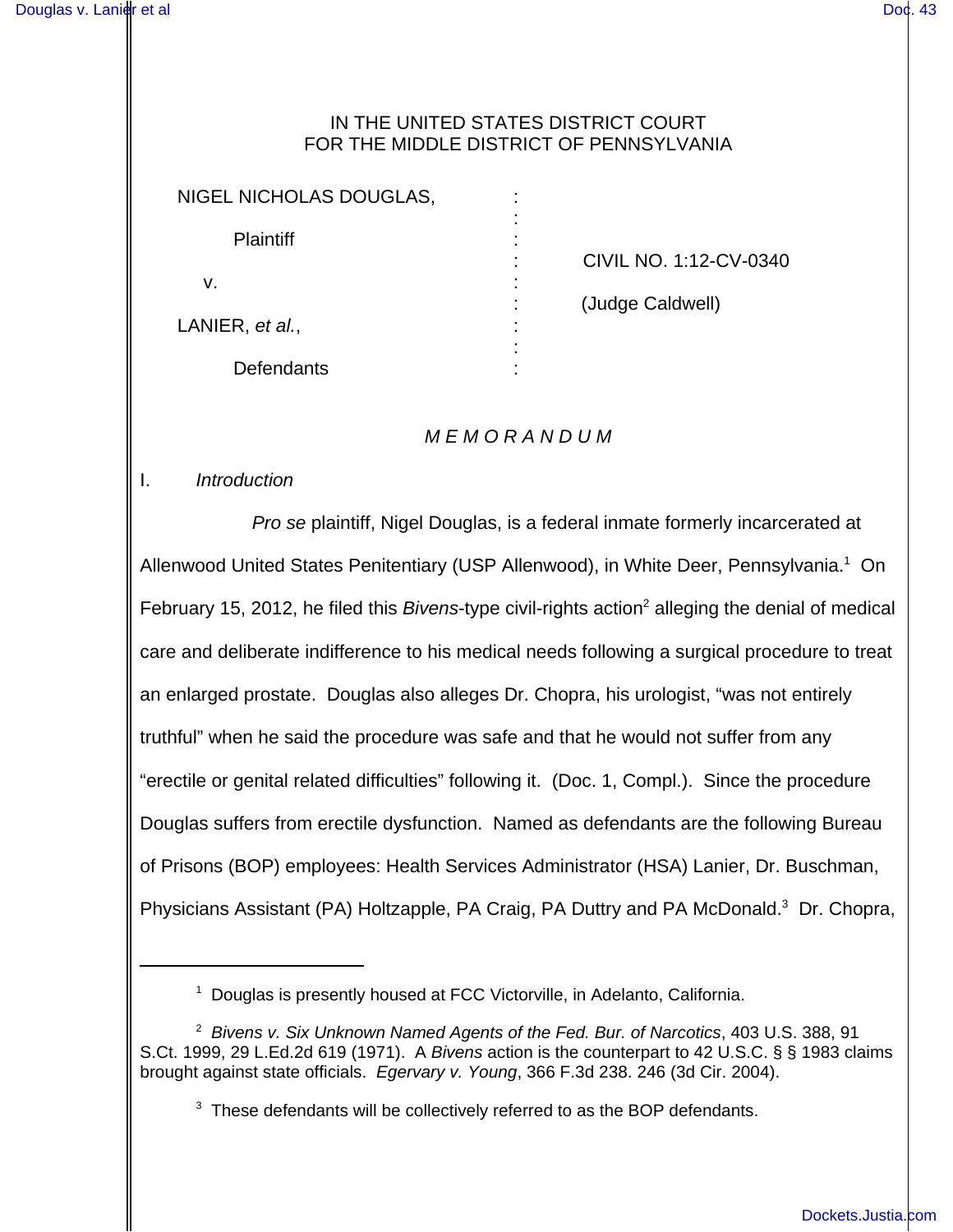not employed by the BOP, is also a defendant.<sup>4</sup>

We are considering the following motions: (1) the BOP defendants' motion for summary judgment pursuant to Fed. R. Civ. P. 56; (2) Plaintiff's motion for enlargement of time to complete discovery; and (3) Plaintiff's motion to compel (Doc. 34). We will grant the BOP defendants' motion for summary judgment and deny Plaintiff's motions. We will also direct Plaintiff to provide the court with an updated address for Dr. Chopra.

## II. Standard of Review

Summary judgment is proper where "the movant shows that there is no genuine dispute as to any material fact and the movant is entitled to judgment as a matter of law." Fed. R. Civ. P. 56(a). In making this evaluation, all doubts as to the existence of a genuine issue of material fact must be resolved against the moving party, and the entire record must be examined in the light most favorable to the nonmoving party. MacFarlan v. Ivy Hill SNF, LLC, 675 F.3d 266, 271 (3d Cir. 2012).

"[T]he mere existence of some alleged factual dispute between the parties will not defeat an otherwise properly supported motion for summary judgment; the requirement is that there be no genuine issue of material fact." Anderson v. Liberty Lobby, Inc., 477 U.S. 242, 247–48, 106 S.Ct. 2505, 2509-10, 91 L.Ed.2d 202 (1986). "Material facts are those 'that could affect the outcome' of the proceeding, and 'a dispute about a material fact is genuine if the evidence is sufficient to permit a reasonable jury to return a verdict for the nonmoving party." Roth v. Norfalco, 651 F.3d 367, 373 (3d Cir. 2011) (citing Lamont v. New Jersey, 637 F.3d 177, 181 (3d Cir. 2011)). "[S]ummary judgment is essentially 'put up

<sup>&</sup>lt;sup>4</sup> Dr. Chopra's Waiver of Service was returned unexecuted on August 22, 2012. (Doc. 15).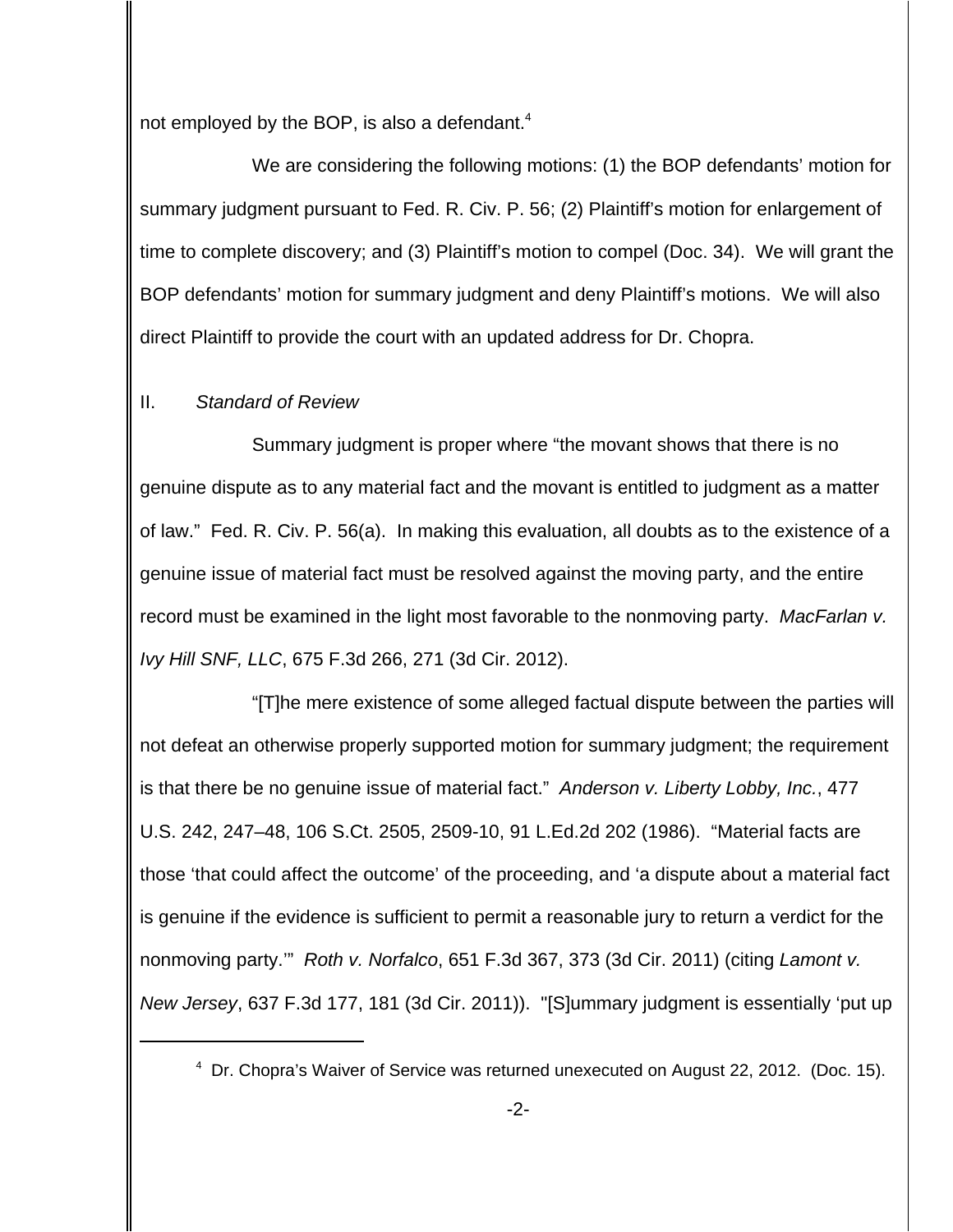or shut up' time for the non-moving party: the non-moving party must rebut the motion with facts in the record and cannot rest solely on assertions made in the pleadings, legal memoranda, or oral argument." Berckeley Inv. Group, Ltd. Colkitt, 455 F.3d 195, 201 (3d Cir. 2006). The moving party has the burden of showing the absence of a genuine issue of material fact, but the nonmoving party must present affirmative evidence from which a jury might return a verdict in the nonmoving party's favor. Liberty Lobby, 477 U.S. at 256-57, 106 S.Ct. at 2514. "The non-moving party cannot rest on mere pleadings or allegations," El v. Southeastern Pa. Transp. Auth., 479 F.3d 232, 238 (3d Cir. 2007), but "must set forth specific facts showing that there is a genuine issue for trial." Saldana v. Kmart Corp., 260 F.3d 228, 231 - 232 (3d Cir. 2001). Allegations made without evidentiary support may be disregarded. Jones v. UPS, 214 F.3d 402, 407 (3d Cir. 2000). "Conclusory, self-serving affidavits are insufficient to withstand a motion for summary judgment." Blair v. Scott Specialty Gases, 283 F.3d 595, 608 (3d Cir. 2002). The non-moving party must raise "more than a mere scintilla of evidence in its favor" in order to overcome a summary judgment motion. Williams v. Borough of West Chester, 891 F.2d 458, 460 (3d Cir. 1989).

# III. Background

In his Complaint, Douglas alleges that following his Prostiva procedure, performed by Dr. Chopra, he suffered several extended bouts of painful urinary retention prior to the BOP defendants' providing him remedial treatment. He also claims that since the procedure he suffers from retrograde ejaculation.<sup>5</sup>

<sup>&</sup>lt;sup>5</sup> Retrograde ejaculation occurs when semen enters the bladder instead of emerging through the penis during orgasm. Although the male can still reach sexual climax, he may ejaculate (continued...)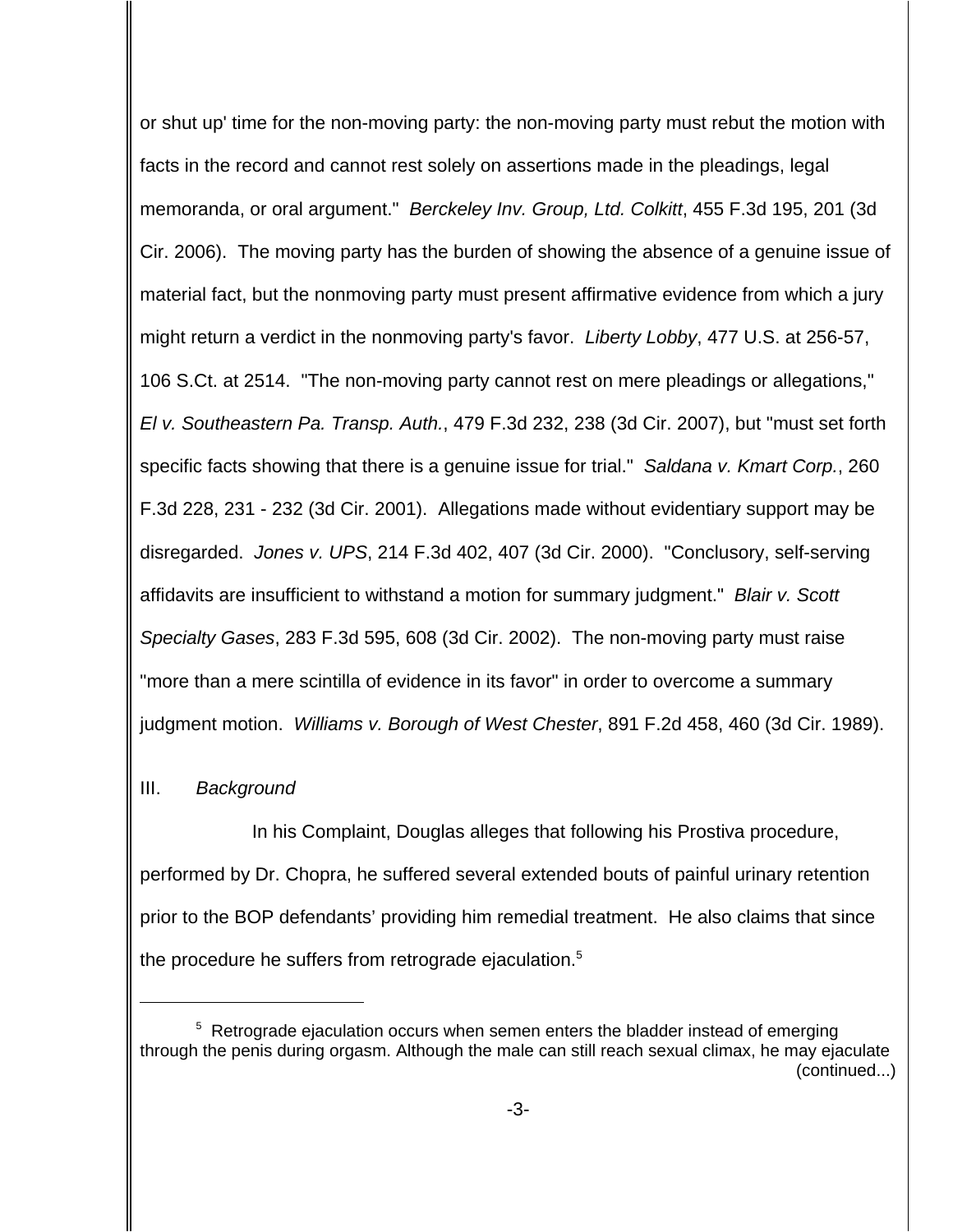The summary judgment record is as follows. Douglas arrived at USP Allenwood on March 20, 2008. (Doc. 32, BOP Def's.' Statement of Material Facts (DSMF), ¶ 1; Doc. 39, Plaintiff's Counter Statement of Material Facts (PSMF), ¶ 1). On May 17, 2010, Douglas underwent a Prostiva procedure without complication at an outside facility. (Doc. 1, Compl., ECF P. p. 13; DSFM ¶ 2; Doc. 31-2 at ECF P. p. 16) Prostiva is a surgical procedure to destroy excess prostate tissue which may improve urination. (DSMF ¶ 2). Dr. Chopra, a local urologist, performed the Prostiva procedure.<sup>6</sup> (DSMF  $\P$  3; PSMF  $\P$  3). Dr. Chopra's discharge instructions to BOP Health Services staff directed that Douglas's catheter be removed May 19, 2010, if his urine was clear, and to continue with his antibiotics and Cardura,<sup>7</sup> and to follow up with the urology clinic in two to three months. (DSMF ¶ 3). A follow-up consultation was submitted so Douglas could attend the urology clinic. (DSMF ¶ 4). PA Holtzapple reviewed the clinical encounter note for Douglas on May 18, 2010. (DSMF ¶ 5).

On May 19, 2010, Douglas reported to the Health Services Unit at 8:33 a.m. to have his catheter removed. (DSMF ¶ 6; PSMF ¶ 6). He was seen by PA Craig. (DSMF ¶ 8; PSMF ¶ 8). PA Craig is a Lieutenant with the Public Health Service. (Doc. 31-2, Craig Decl.,  $\P$  1.) At the time, Douglas's urine was clear and he was not in pain. (DSMF  $\P$  7;

See http://www.nlm.nih.gov/medlineplus/druginfo/meds/a693045.html

<sup>5</sup> (...continued) very little or no semen. See http://www.mayoclinic.com/health/retrograde-ejaculation/DS00913.

<sup>&</sup>lt;sup>6</sup> The parties dispute whether Dr. Chopra is a constructive employee of the BOP based on his role in operating on Douglas. (DSMF ¶ 3; PSMF ¶ 3). Counsel for the BOP defendants has not entered an appearance for Dr. Chopra.

 $7$  Doxazosin (Cardura) is used to treat the symptoms of an enlarged prostate which include difficulty urinating (hesitation, dribbling, weak stream, and incomplete bladder emptying), painful urination, and urinary frequency and urgency.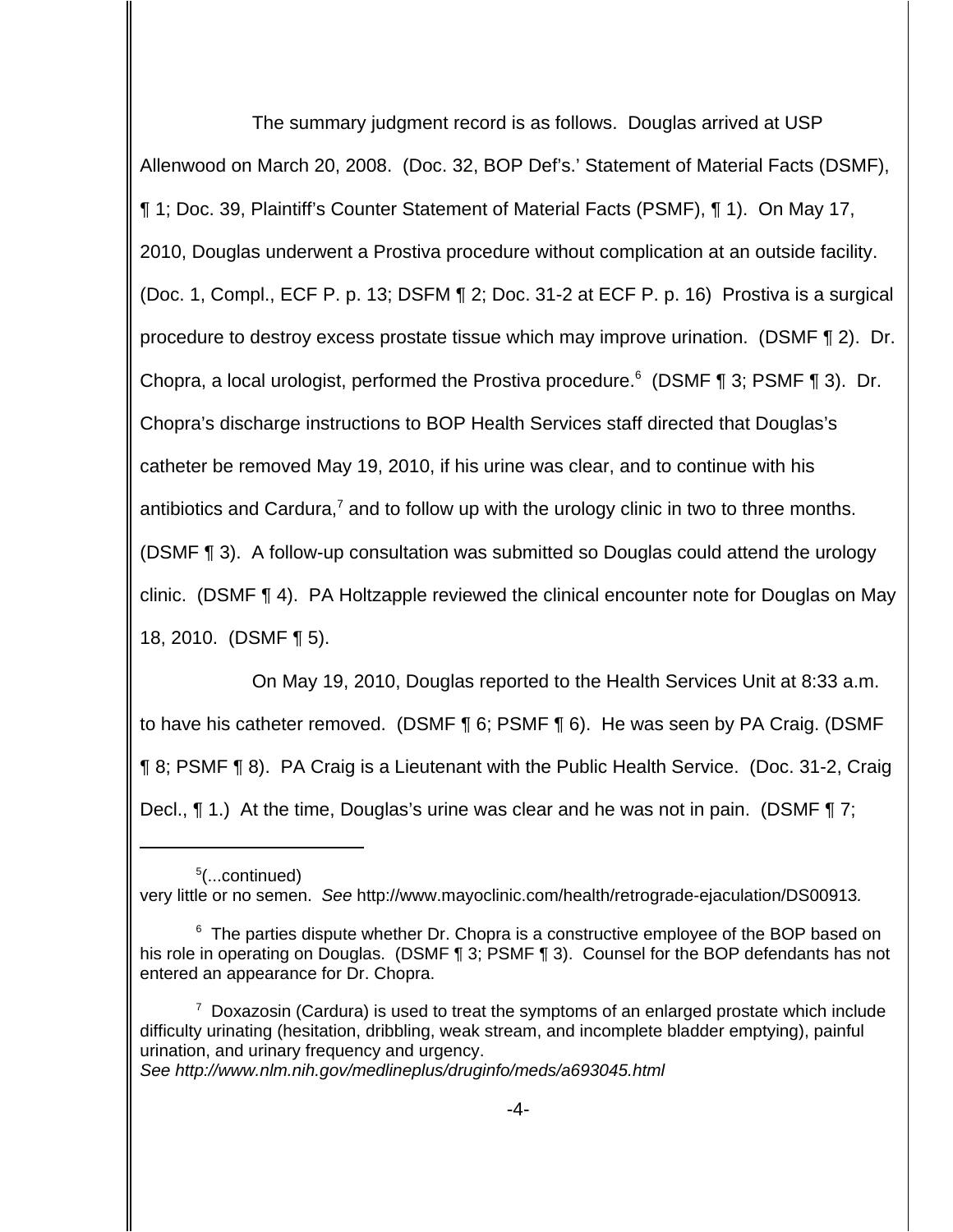PSMF ¶ 7). PA Craig removed Douglas's catheter without issue. (DSMF ¶ 8; PSMF ¶ 8). PA Craig continued Douglas's antibiotic and Cardura. (DSMF ¶ 9; PSMF ¶ 9). Douglas was instructed to return to the Health Services Unit as needed. (DSMF ¶ 10; Doc. 31-2, ECF P. p. 14).

Later that day, at approximately 6:37 p.m., Douglas returned to the medical unit complaining of severe sharp abdominal pain and urinary retention. (DSMF ¶ 11; Doc. 31-2, ECF P. p. 11). Douglas reported that he had not been urinating since the catheter was removed earlier that day. (DSMF ¶ 12; PSMF ¶ 12). Emergency Medical Technician-Paramedic (EMT-P) Lesher's assessment of Douglas was "post operative urinary retention/urethral swelling". (DSMF 14; Doc. 31-2, ECF P. p.11). After a straight catheter was inserted by EMT-P Lesher, Douglas felt immediate relief and voided approximately 400 cc of dark urine. (DSMF ¶¶ 15-16; PSMF ¶¶ 15-16). EMT-P Lesher contacted Dr. Buschman, a Medical Officer who works at the facility, who concurred with the course of treatment. (DSMF ¶ 18; PSMF ¶ 18; Doc. 31-1, ECF P. p. 3).

At approximately 8:18 p.m., Douglas reported to the Health Services Unit, for the third time that day. $^8$  (DSMF ¶ 19; Doc. 31-2, ECF P. p. 9). Douglas reported the catheter had fallen out and that he was again suffering from distention and severe pain. (DSMF ¶¶ 19-20; PSMF ¶¶ 19-20). EMT-P Lesher made two unsuccessful attempts to catheterize Douglas. (Doc. 31-2, ECF P. p. 8). Douglas was given 2 tablets of Acetaminophen/Codeine 300/30 mg. (Id.)

 $8$  Plaintiff disputes the timing of his return to the medical unit. See PSMF  $\P$  19. He avers that he returned to the unit at approximately 5:30 p.m. as soon as he left the unit because his catheter fell out. (Id.)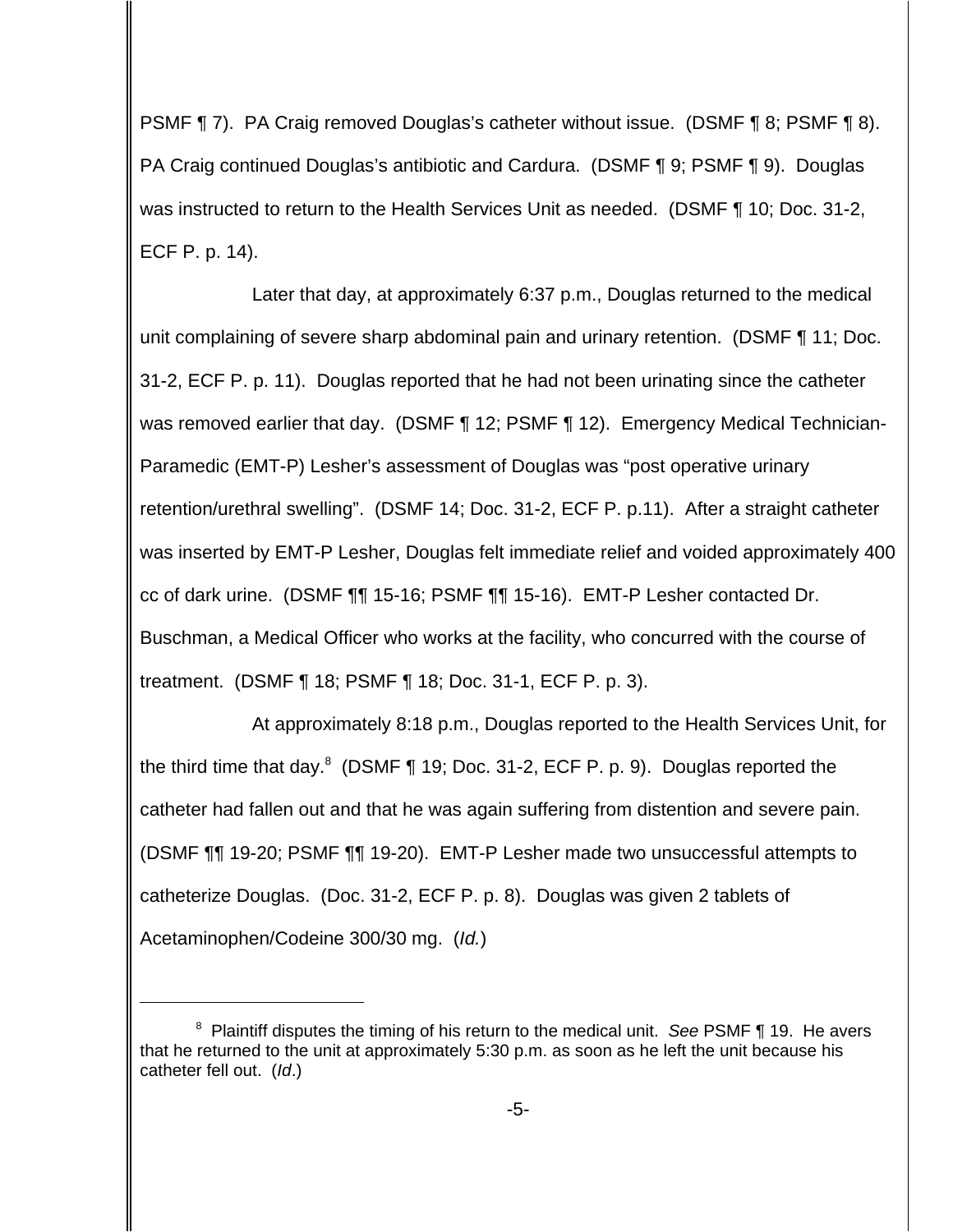EMT-P Lesher then contacted Dr. Buschman regarding transporting Douglas to an outside hospital for further assistance/evaluation. (DSMF ¶ 22; PSMF ¶ 22). EMT-P Lesher also contacted Health Services Administrator (HSA) Laino. HSA Laino (a nondefendant), arrived at USP Allenwood at 9:00 p.m. to evaluate Douglas. $9$  (DSMF ¶ 23). HSA Laino also tried unsuccessfully to catheterize Douglas. (DSMF ¶ 24; PSMF ¶ 24). At approximately 10:15 p.m., HSA Laino contacted Dr. Chopra to advise him of the situation. (DSMF ¶ 26; PSMF ¶ 26; Doc. 31-2, ECF P. p. 6). Dr. Chopra advised that Douglas may be having spasms which were preventing the insertion of the catheter. (DSMF ¶ 27; PSMF ¶ 27). Dr. Chopra advised HSA Laino to make a final attempt at inserting a catheter, and if unsuccessful, to transfer Douglas to the local hospital for medical treatment. (DSMF ¶ 28; PSMF ¶ 28). HSA Laino made one more attempt to insert a catheter as instructed, but was unsuccessful. (DSMF ¶ 29; PSMF ¶ 29).

At approximately 11:25 p.m., Douglas was transported to a local hospital for medical treatment. (DSMF ¶ 30; PSMF ¶ 30; Doc. 1, ECF P. p. 13). At the local hospital, a catheter was inserted and Douglas was advised to follow-up with Dr. Chopra in two days. (DSMF ¶ 31; PSMF ¶ 31). Douglas returned to the facility at approximately 1:30 a.m. (DSMF ¶ 32; PSMF ¶ 32).

On May 20, 2010, Dr. Bushman reviewed Douglas's condition with HSA Laino and PA Holtzapple. (DSMF ¶ 33; PSMF ¶ 33). Dr. Bushman directed PA Holtzapple to ensure Douglas's catheter was still in place and to start him on 0.8 mg Flomax to reduce

<sup>&</sup>lt;sup>9</sup> Douglas avers that HSA Laino arrived at the institution at 11:50 p.m. See PSMF ¶ 23. Although this is a dispute of fact, it is not material for reasons set forth *infra*.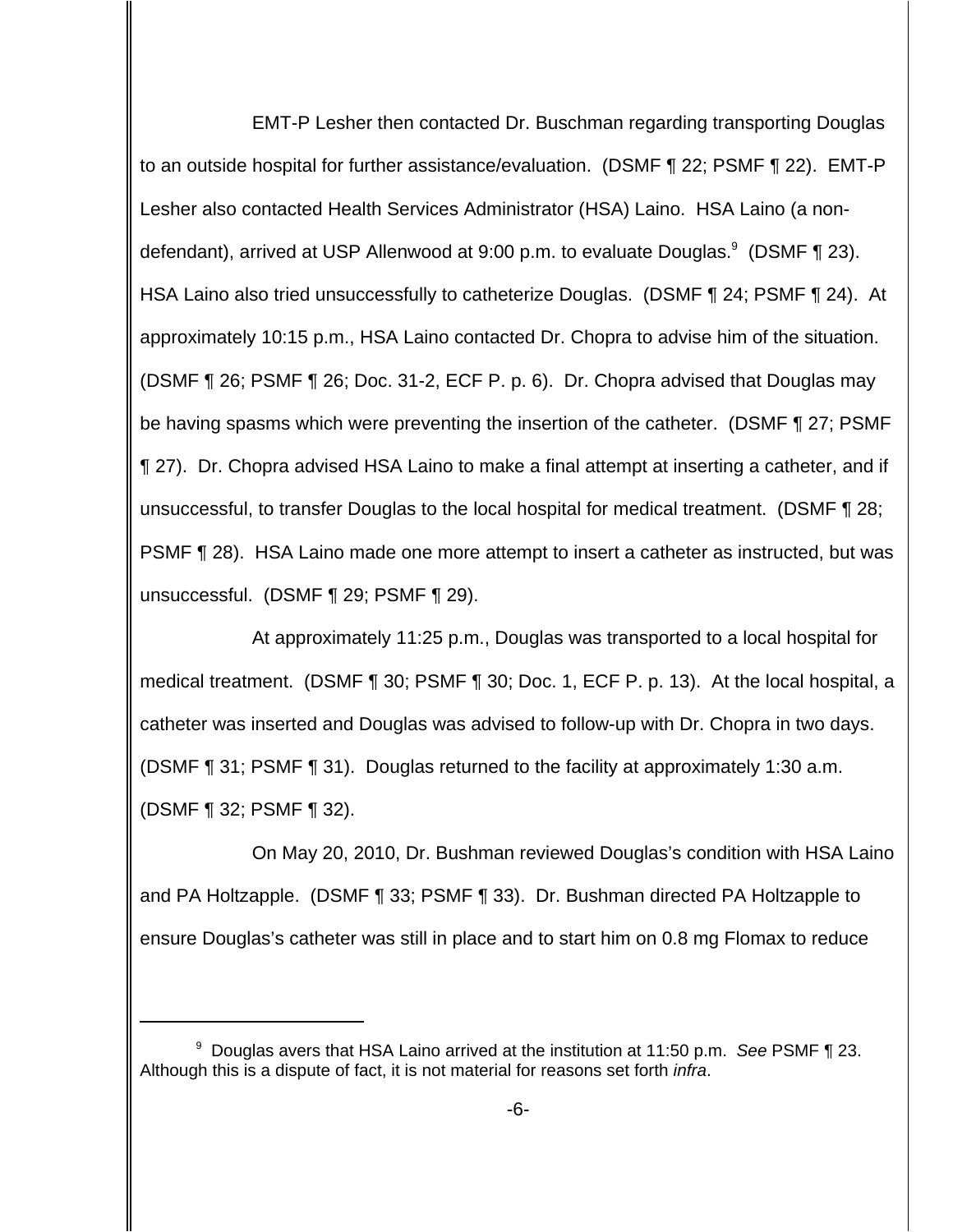his prostate spasms.<sup>10</sup> (DSMF ¶¶ 34-36; Doc. 31-2; ECF P. p. 5). On May 20, 2010, PA Holtzapple prescribed Douglas 0.8 mg of Tamsulosin,<sup>11</sup> for twelve days. (DSMF  $\P$  38; PSMF ¶ 38; Doc. 31-2, ECF P. p. 3).

On May 24, 2010, PA Holtzapple spoke with Dr. Chopra's office about discontinuing Douglas's catheter. (DSMF ¶ 39; PSMF ¶ 39). PA Holtzapple flushed Douglas's catheter as directed by Dr. Chopra. (DSMF ¶¶ 39-40; PSMF ¶¶ 39-40). Douglas's catheter was discontinued without complication. (DSMF ¶¶ 39-40; PSMF ¶¶ 39- 40). Douglas was told that if he had any problems urinating he was to report to the Health Services Unit immediately. Douglas understood the plan of care. (DSMF ¶ 41; PSMF ¶ 41; Doc. 31-2, ECF P. p. 1).

 Following the removal of his catheter at 8:00 a.m. on May 24, 2010, Douglas claims his urine flow gradually decreased until it stopped all together around 11:00 p.m. on May 25, 2010. (Doc. 1, ECF P. ¶ 13). On May 26, 2010, Douglas reported to Health Services Unit during insulin line. (DSMF ¶ 42; PSMF ¶ 42 ). He told EMT-P Duttry that he has been unable to urinate since his catheter was removed two days before. (DSMF ¶ 43; PSMF ¶ 43). He stated that when he forces himself to try and urinate, he only gets dribbles; has had increasing abdominal discomfort; feels bloated; and has been unable to sleep. (DSMF ¶ 43; PSMF ¶ 43). Douglas stated that he has been taking his medication as prescribed as well as taking painkillers. (DSMF ¶ 44; PSMF ¶ 44; Doc. 31-1, ECF P. p. 41). Douglas argues that any pain medication he was given was "used up well before the

 $11$  Tamsulosin is the generic form of Flomax. See http://www.webmd.com/drugs/drug-1592-tamsulosin+oral.aspx?drugid=1592&drugname=tamsulosi n+oral

 $10$  Douglas argues he never received Flomax prior to August 12, 2010, when Dr. Chopra ordered it. See PSMF ¶ 34.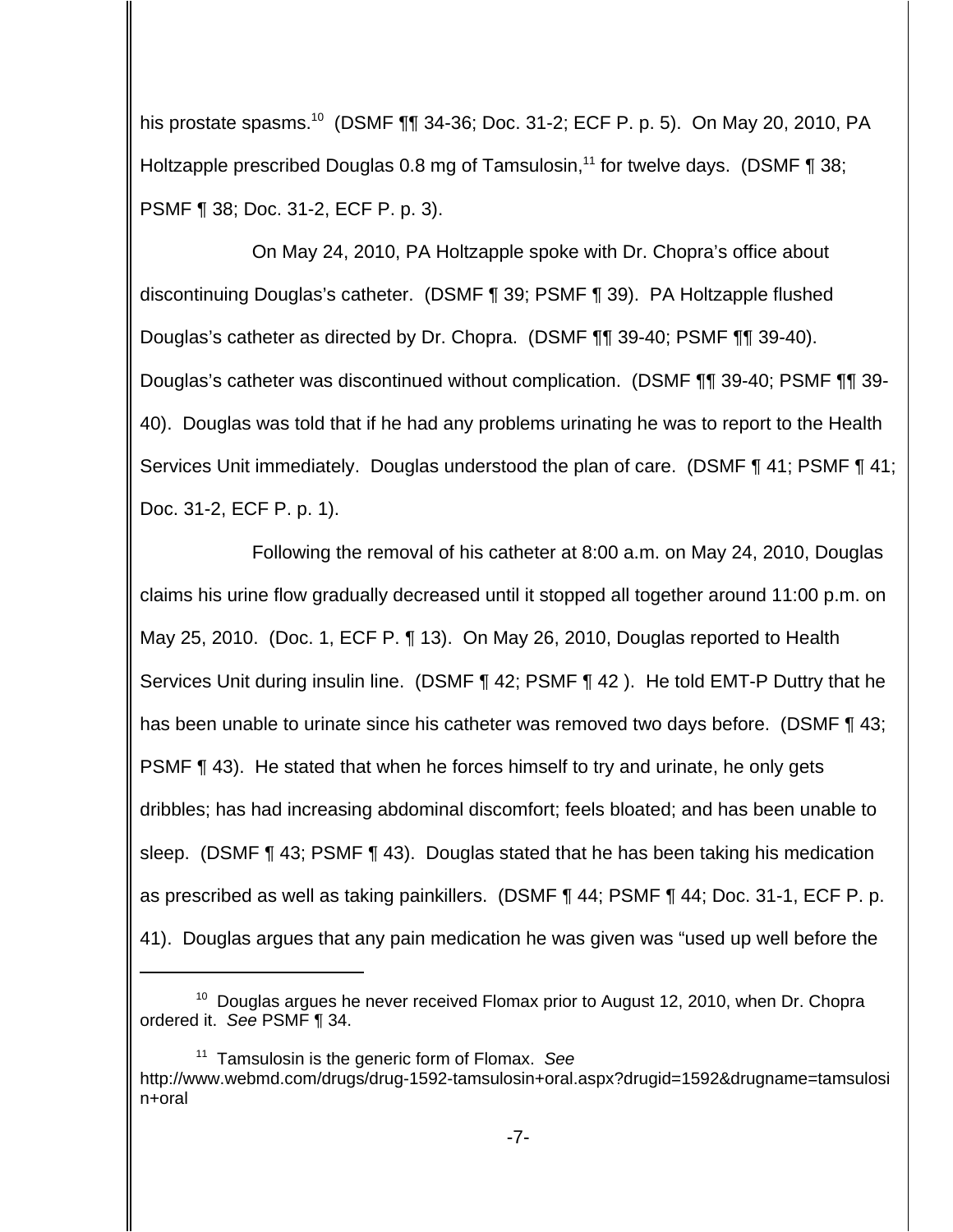next encounter." PSMF ¶ 44.

Dr. Buschman was contacted by telephone and advised to have the physician assistant on call come to the institution and attempt to insert a foley catheter. (DSMF ¶ 45; PSMF ¶ 45). PA Bennett-Meehan was contacted and advised of the situation. (DSMF ¶ 46; PSMF ¶ 46). Douglas was advised that PA Bennett-Meehan had been called and would be arriving soon. (DSMF ¶¶ 46-47; PSMF ¶¶ 45-47; Doc 31-1, ECF P. p. 41). Once PA Bennett-Meehan arrived at the facility, she spent approximately one hour attempting to insert the catheter for Douglas. (DSMF ¶¶ 46 and 48; PSMF ¶ 46 and ¶ 48). The medics were advised they may issue Douglas Tylenol as needed for pain. (Doc. 31-1, ECF P. p. 44). Dr. Buschman was then called to the institution and successfully placed the catheter providing Douglas immediate relief. (DSMF ¶ 48; PSMF ¶ 48; Doc. 31-1, ECF P. p. 42).

On May 27, 2010, Dr. Buschman contacted Dr. Chopra who advised him to leave Douglas's catheter in until Monday before attempting another trial of voiding. He also recommended increasing Douglas's Flomax dosage and to add Ibuprofen for pain. (DSMF ¶ 49; PSMF ¶ 49; Doc. 31-1, ECF P. p. 40). On May 27, 2010, Dr. Buschman ordered Douglas's Tamsulosin dosage increased from 0.4 mg daily to 0.8 mg daily and prescribed him 600 mg Ibuprofen three times daily for one week. (Doc. 31-1, ECF P. p. 40).

On June 2, 2010, Douglas was placed in the Special Housing Unit (SHU). (Doc. 31-1, ECF P. p. 38). He denied any injuries or illnesses at that time. (Id.) On June 3, 2010, PA Craig saw Douglas in his SHU cell to remove his foley catheter. (DSMF ¶ 50; Doc. 31-1, ECF P. pp. 34-36). The catheter was removed without incident. (Id.) Douglas was given a new prescription to help with his urinary burning. (DSMF ¶ 52; PSMF ¶ 52). PA Craig also renewed Douglas's other chronic medications (Aspirin, Doxazin, Ibuprofen;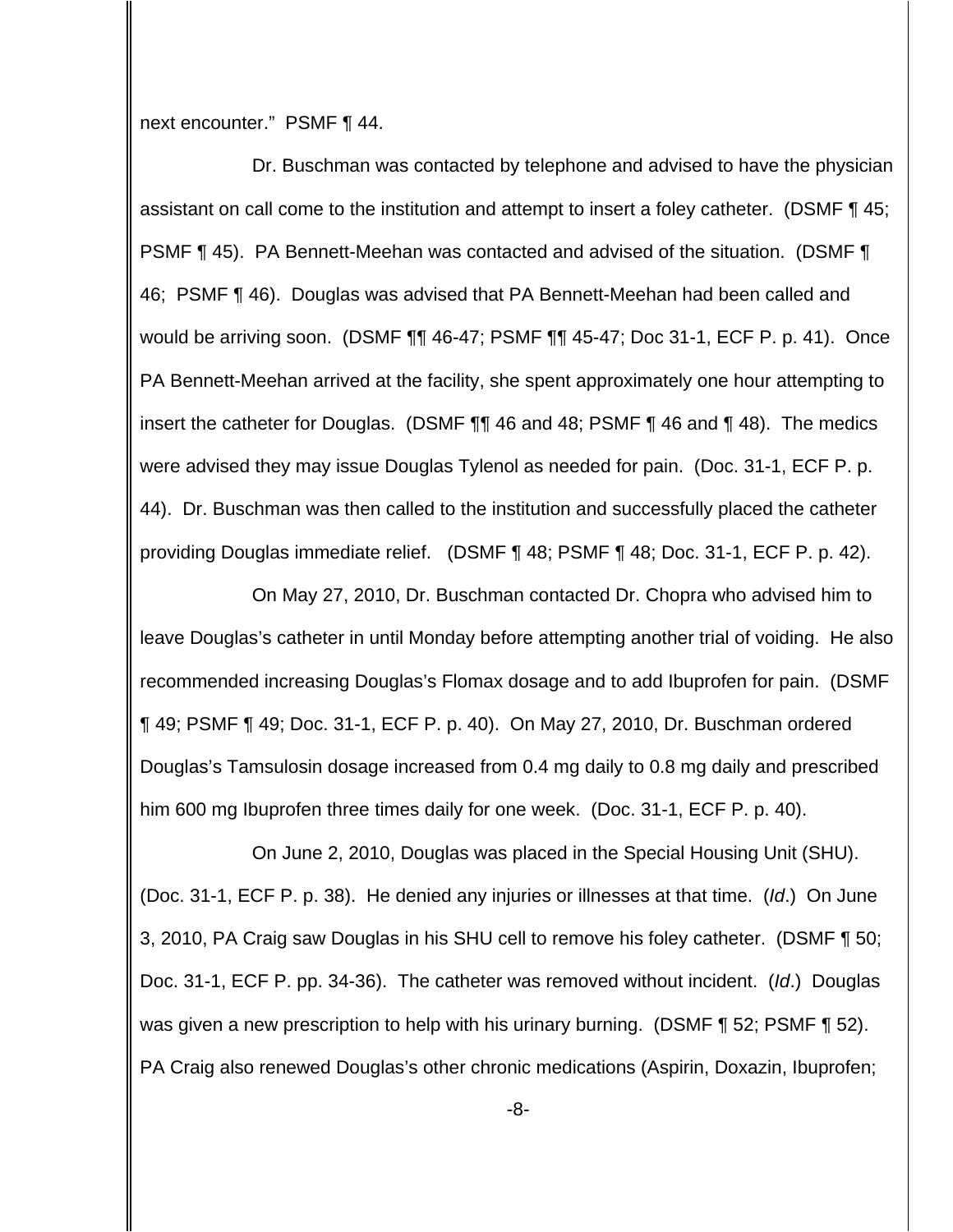Niacin and Simvastatin). (DSMF ¶ 53; PSMF ¶ 53; Doc. 31-1, ECF P. p. 35). He was also advised to follow up as needed with Health Services staff. (DSMF ¶ 53; PSMF ¶ 53; Doc. 31-1, ECF P. p. 35).

On July 20, 2010, PA Craig saw Douglas in the SHU for a Chronic Care Visit. (DSMF ¶ 54; PSMF ¶ 54; Doc. 31-1, ECF P. pp. 29-32). Douglas related that his symptoms were better after his prostate procedure but that he was having an increase in the frequency of urination. (DSMF ¶ 54; PSMF ¶ 54). PA Craig treated Douglas for a fungal rash and ordered lab work for other chronic conditions. (DSMF ¶ 55; PSMF ¶ 55). PA Craig also renewed Douglas's medications (Clotrimazole Cream; Aspirin; Doxazosin; and Simvastin). (DSMF ¶ 55; PSMF 55; Doc. 31-1, pp. 30-31). Douglas was advised to follow up with Health Services staff as needed. (DSMF ¶ 56; PSMF ¶ 56).

On August 12, 2010, Douglas had a follow-up appointment with Dr. Chopra for his benign prostatic hypertrophy (non-cancerous enlarged prostate). (DSMF ¶ 57; PSMF ¶ 57). At the appointment Douglas complained of frequency and marginal stream (poor flow) of urine. (DSMF ¶ 58; PSMF ¶ 58; Doc. 31-1, ECF P. p. 26-27). Douglas was restarted on Flomax and Ditropan<sup>12</sup> to relax the bladder. (DSMF ¶ 59; Doc. 31-1, ECF P. p. 26). Douglas was scheduled to be seen at the next in-house urology clinic. (DSMF ¶ 60; PSMF ¶ 60).

On August 24, 2010, PA Craig saw Douglas in the SHU after he complained of difficulty urinating. (DSMF ¶ 61; PSMF ¶ 61; Doc. 31-1, ECF P. pp. 23-24). PA Craig

<sup>&</sup>lt;sup>12</sup> Ditropan is the brand name for Oxybutynin. Oxybutyin is used to control urgent, frequent, or uncontrolled urination in people who have an overactive bladder. See http://www.nlm.nih.gov/medlineplus/druginfo/meds/a682141.html#brand-name-1.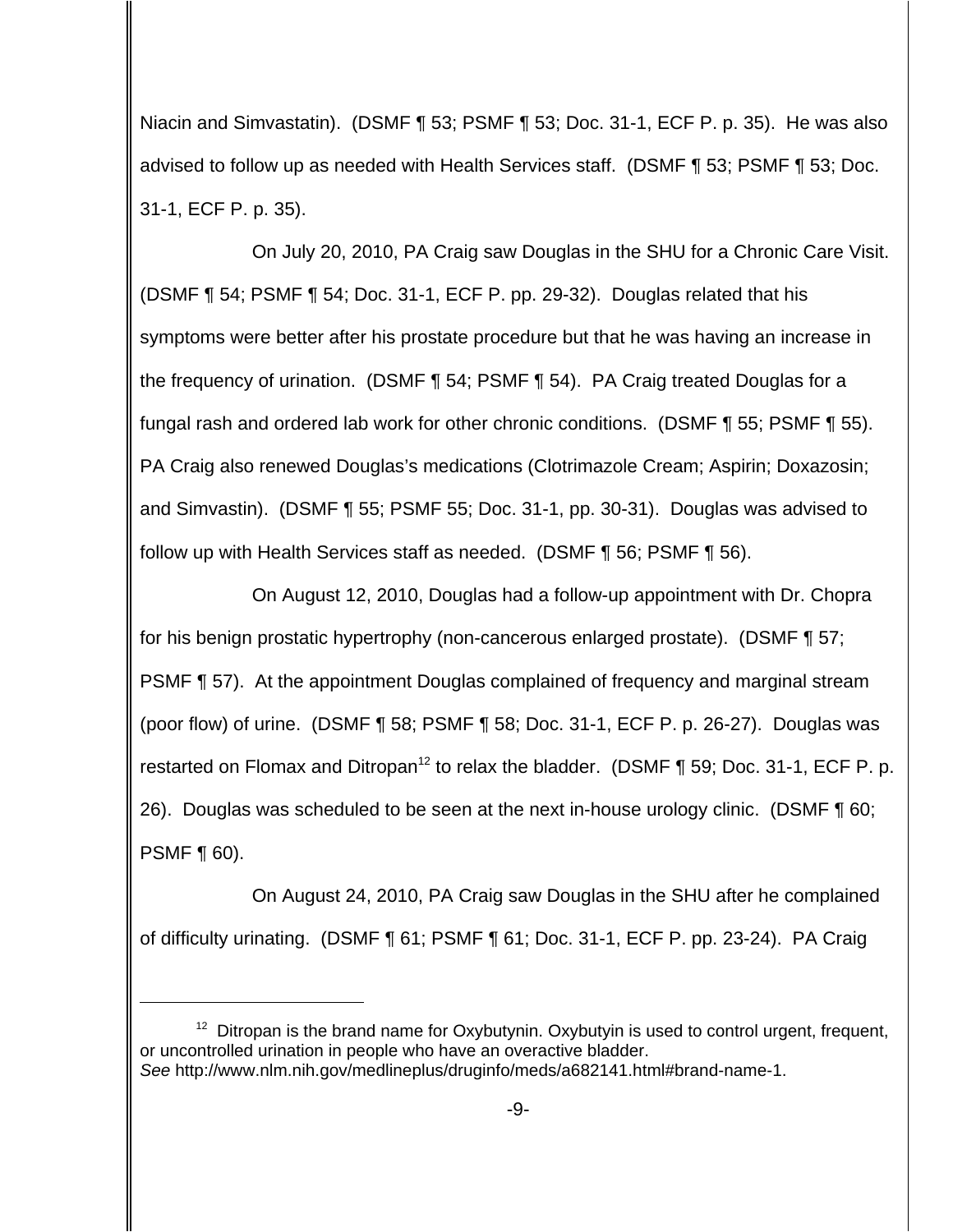noted Douglas underwent a Prostiva procedure in May 2010 which required him to undergo several catheter placements. (DSMF ¶ 62; PSMF ¶ 62). PA Craig recorded Douglas's Pain Scale as "0" that day, but did note that Douglas had suprapubic distention with tenderness on palpation but no guarding or rigidity. (Doc. 31-1, ECF P. p. 23). PA Craig made two unsuccessful attempts to catheterize Douglas. (DSMF ¶ 63; PSMF ¶ 63). PA Craig then contacted Dr. Chopra's office and was advised to take Douglas to Bloomsburg Hospital. (DSMF ¶ 64; PSMF ¶ 64). Douglas was sent to Bloomsburg Hospital at approximately 11:47 a.m., and returned to the institution at 3: 56 p.m. (DSMF ¶¶ 64-65; PSMF ¶¶ 64-65; Doc. 1, ECF P. p. 13). Douglas returned from the outside hospital with a foley catheter in place and a prescription for Ciprofloxacin (an antibiotic) and Phenazopyridine (a pain medication). (DSMF ¶ 66; PSMF ¶ 66; Doc. 31-1, ECF P. p. 21). Douglas's diagnosis was urinary retention. (DSMF ¶ 67; PSMF ¶ 67; Doc. 31-1, ECF P. p. 21).

On September 1, 2010, Douglas was seen by Dr. Chopra where a voiding trial was completed. (DSMF ¶ 68; PSMF ¶ 68). Dr. Chopra discontinued Douglas's Ditropan (for bladder spasms) but continued his Flomax and Ciprofloxacin medications. (DSMF ¶ 69; PSMF ¶ 69). Douglas was directed to follow-up at the next urology clinic. (DSMF ¶ 70; PSMF ¶ 70. He was given a straight catheter to use if he could not urinate. (DSMF ¶ 71; PSMF ¶ 71). Dr. Chopra recommended Douglas have a cystoscopy. (DSMF ¶ 72; PSMF ¶ 72). PA Craig submitted the necessary consultation request so Douglas could get a cystoscopy. (DSMF ¶ 73; PSMF ¶ 73; Doc. 31-1, ECF P. p. 18).

On September 20, 2010, Douglas was transferred from USP Allenwood. (DSMF ¶ 74; PSMF ¶ 74; Doc. 1, ECF P. p. 13).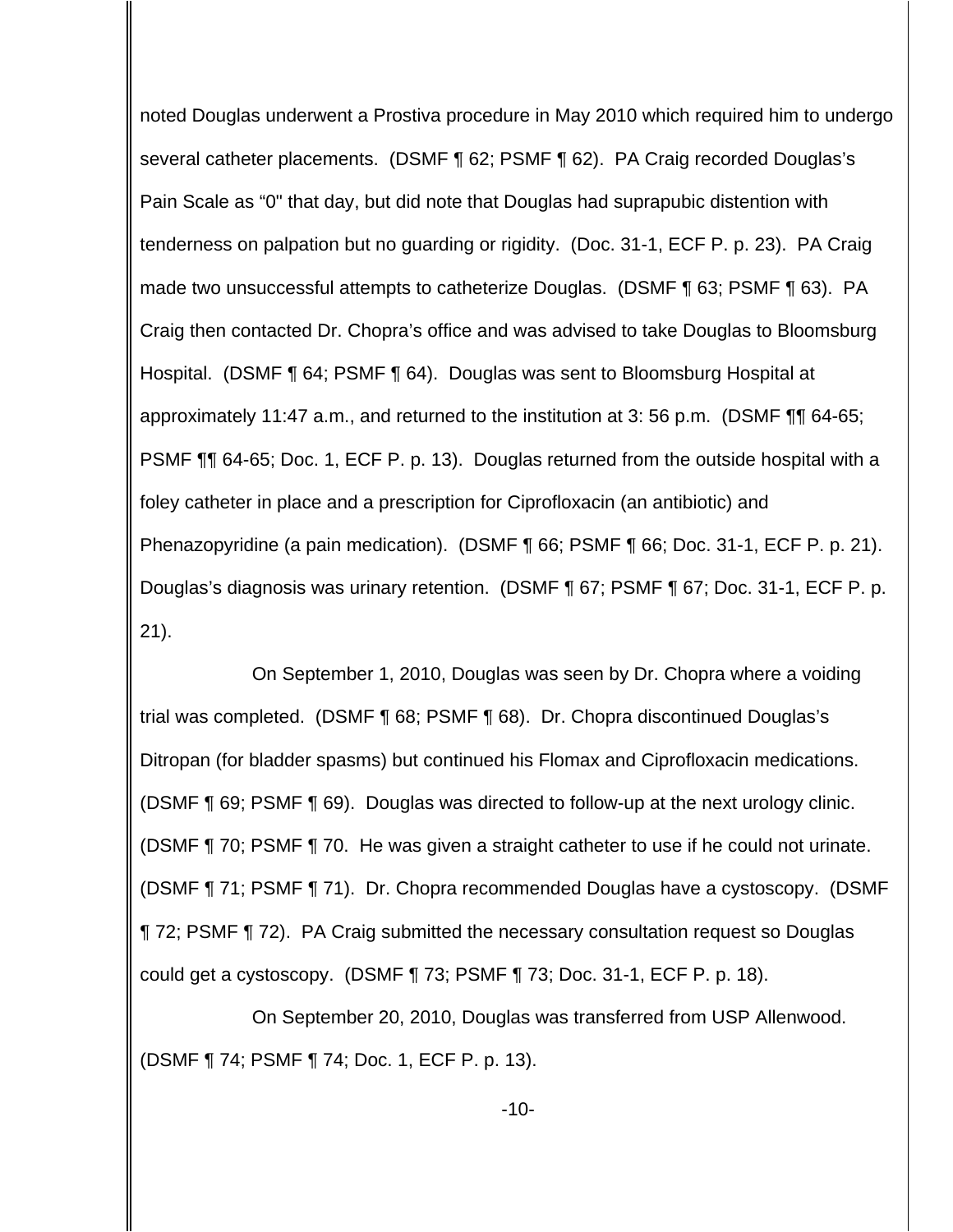#### IV. Discussion

The BOP defendants argue summary judgment should be granted in their favor because: (1) they are entitled to sovereign immunity to the extent they are being sued in their official capacities; (2) PA Craig is entitled to statutory immunity as a Public Health Service Official; and (3) Douglas has failed to state an Eighth Amendment claim for deliberate indifference to his serious medical needs.

### A. Sovereign Immunity

Under the doctrine of sovereign immunity, the United States is immune from suit unless Congress has expressly waived the defense of sovereign immunity by statute. United States v. Mitchell, 463 U.S. 206, 212, 103 S.Ct. 2961, 2965, 77 L.Ed.2d 580 (1983). A suit against a government officer in his or her official capacity is, in essence, a suit against the government. Kentucky v. Graham, 473 U.S. 159, 165-55, 105 S.Ct. 3099, 3105, 87 L.Ed.2d 114 (1985). The United States has not consented to be sued for monetary damages based on a constitutional violation or, in other words, for a "Bivens-type cause of action directly against a federal agency." F.D.I.C. v. Meyer, 510 U.S. 471, 486, 114 S.Ct. 996, 1005, 127 L.Ed.2d 308 (1994).

The BOP defendants correctly point out that Douglas fails to specify in his Complaint whether he is suing them in their official and/or personal capacities. (Doc. 31, BOP Def's.' Br. in Supp. Mot. Summ. J., ECF P. p. 4.) In his Complaint, Douglas simply avers that the BOP defendants "are all employed as Health Services providers at USP Allenwood." (Doc. 1, Compl., ECF P. p. 2). Thus, to the extent that Douglas is suing the BOP defendants for monetary damages in their official capacities, his claim is barred, and

-11-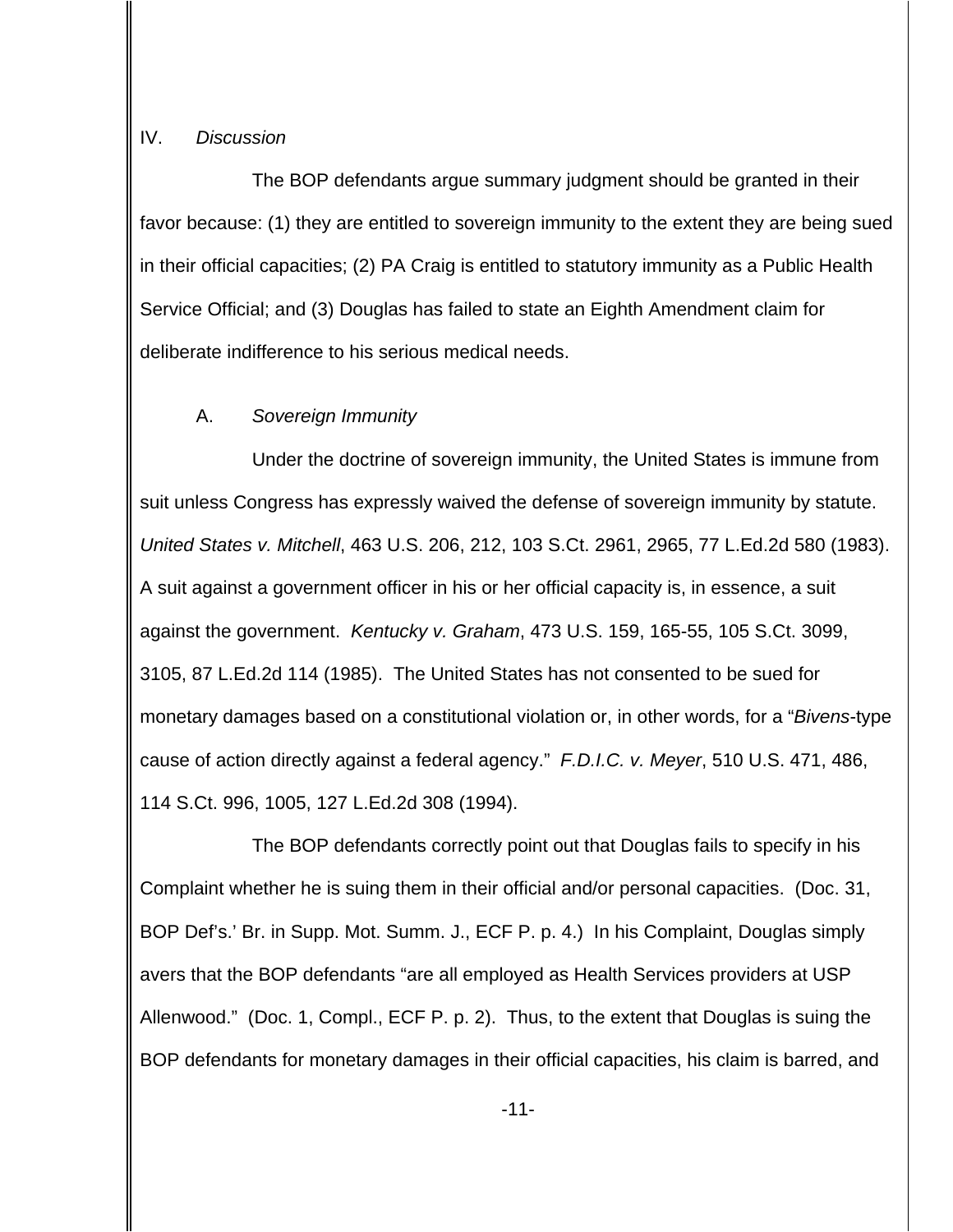summary judgment will be granted in favor of the BOP defendants, in their official capacities.<sup>13</sup> See Webb v. Desan, 250 F. App'x 468, 471 (3d Cir. 2007)(nonprecedential)(affirming dismissal of prisoner's Bivens claim for damages against BOP employees in their official capacities).

# B. PA Craig Has Statutory Immunity under the Public Health Service Act

The Public Health Service Act, 42 U.S.C. § 233(a), provides that an action against the United States under the Federal Tort Claims Act (FTCA) is the exclusive remedy "for personal injury, including death, resulting from the performance of medical, surgical, dental, or related functions, including the conduct of clinical studies or investigation, by any commissioned officer or employee of the Public Health Service while acting within the scope of his office or employment." See 42 U.S.C. § 233(a). As such, the Public Health Service Act grants absolute immunity to Public Health Service officers from Bivens actions "arising out of the performance of medical or related functions within the scope of their employment." Hui v. Castaneda,559 U.S. 799, 806, 130 S.Ct. 1845, 1851, 176 L.Ed.2d 703 (2010); see also Etkins v. Glenn, \_\_\_ F. App'x \_\_\_, \_\_\_, 2013 WL 2392872, at \*2 (3d Cir. 2013)(nonprecedential)(affirming district court's denial of a motion to add Public Health Service employee as additional defendant because she is entitled to absolute immunity from Bivens claims).

Douglas asserts that PA Craig violated his constitutional rights under the

 $13$  As for Douglas's request for injunctive or declaratory relief from the defendants named in this action, those claims are now moot given his transfer from USP Allenwood to another facility. See Fortes v. Harding, 19 F. Supp. 2d 323, 326 (M.D. Pa. 1998) ("Fortes' transfer to another institution moots any claims for injunctive or declaratory relief.").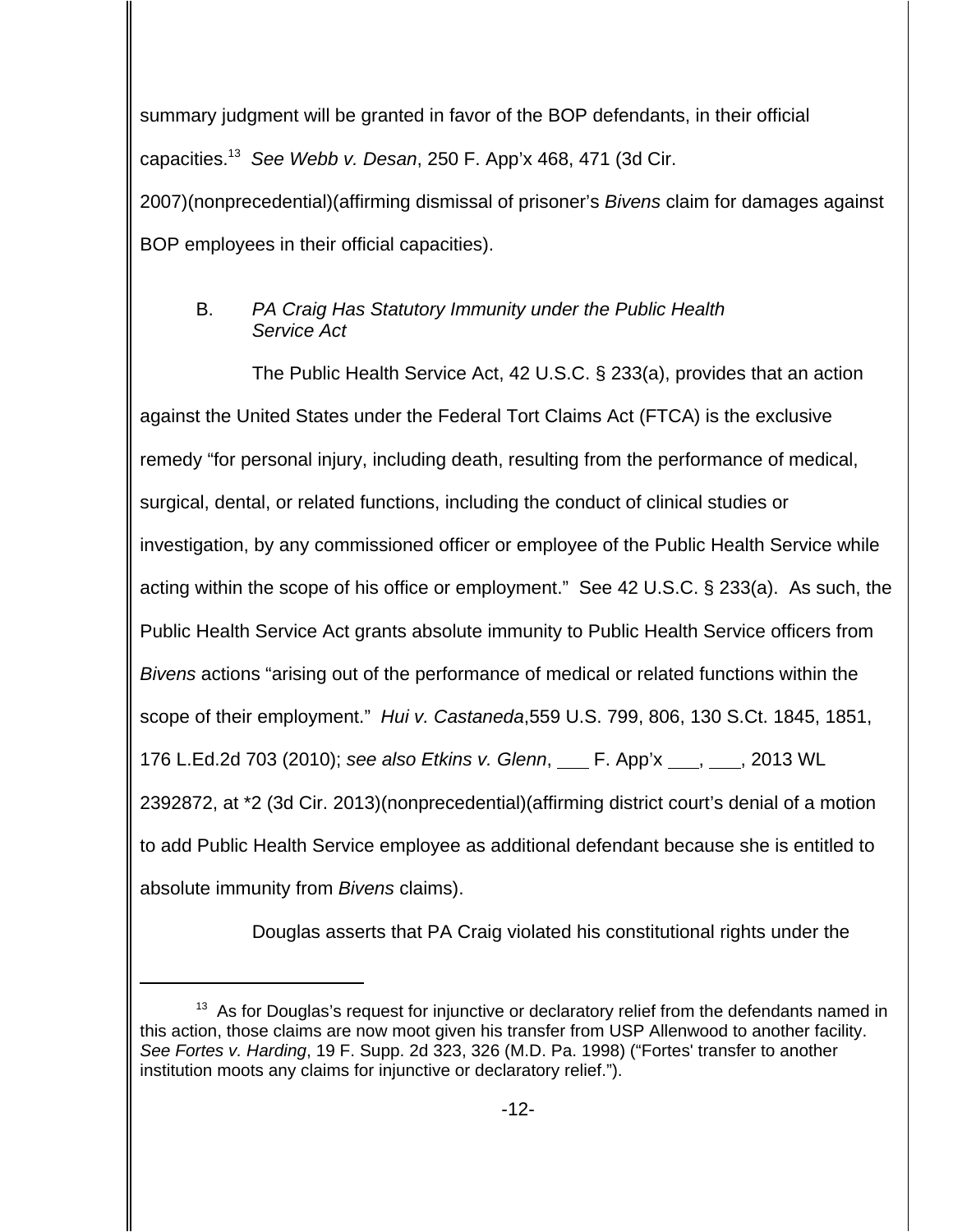Eighth Amendment when he ignored, denied, delayed and interfered with his repeated requests for medical care while housed in the SHU between August 18, 2010, and August 24, 2010. (Doc. 1, Compl., ¶¶ 23-27; Doc. 37, Pl.'s Br. in Opp'n Def.'s' Mot. Summ. J., ECF P. p. 9). Douglas argues that at all times relevant to this action PA Craig worked jointly with the BOP to provide him medical care and therefore is not entitled to immunity. (*Id.*) Nonetheless, it is not disputed that PA Craig is a Lieutenant with the Public Health Service, and was acting within the scope of his official duties when he was dealing with Douglas. Thus, Douglas cannot maintain a Bivens action against PA Craig, a Public Health Service employee, for harm arising out of alleged constitutional violations committed while acting within the scope of his employment. Accordingly, PA Craig is entitled to summary judgment in his favor as to Douglas's Bivens claims against him.

## C. Douglas Fails to State An Eighth Amendment Claim of Deliberate Indifference Against the Remaining BOP Defendants

The Eighth Amendment "requires prison officials to provide basic medical treatment" for those "incarcerated." Rouse v. Plantier, 182 F.3d 192, 197 (3d Cir. 1999)(citing Estelle v. Gamble, 429 U.S. 97, 97 S.Ct. 285, 50 L.Ed.2d 251 (1976)). To establish an Eighth Amendment medical claim, a plaintiff must show "(I) a serious medical need, and (ii) acts or omissions by prison officials that indicate deliberate indifference to that need." Natale v. Camden Cnty. Corr. Facility, 318 F.3d 575, 582 (3d Cir. 2003).

A finding of deliberate indifference must be based on what an official actually knew, rather than what a reasonable person should have known. See Beers-Capitol v. Whetzel, 256 F.3d 120, 131 (3d Cir. 2001). A prison official acts with deliberate indifference to an inmate's serious medical needs when he "knows of and disregards an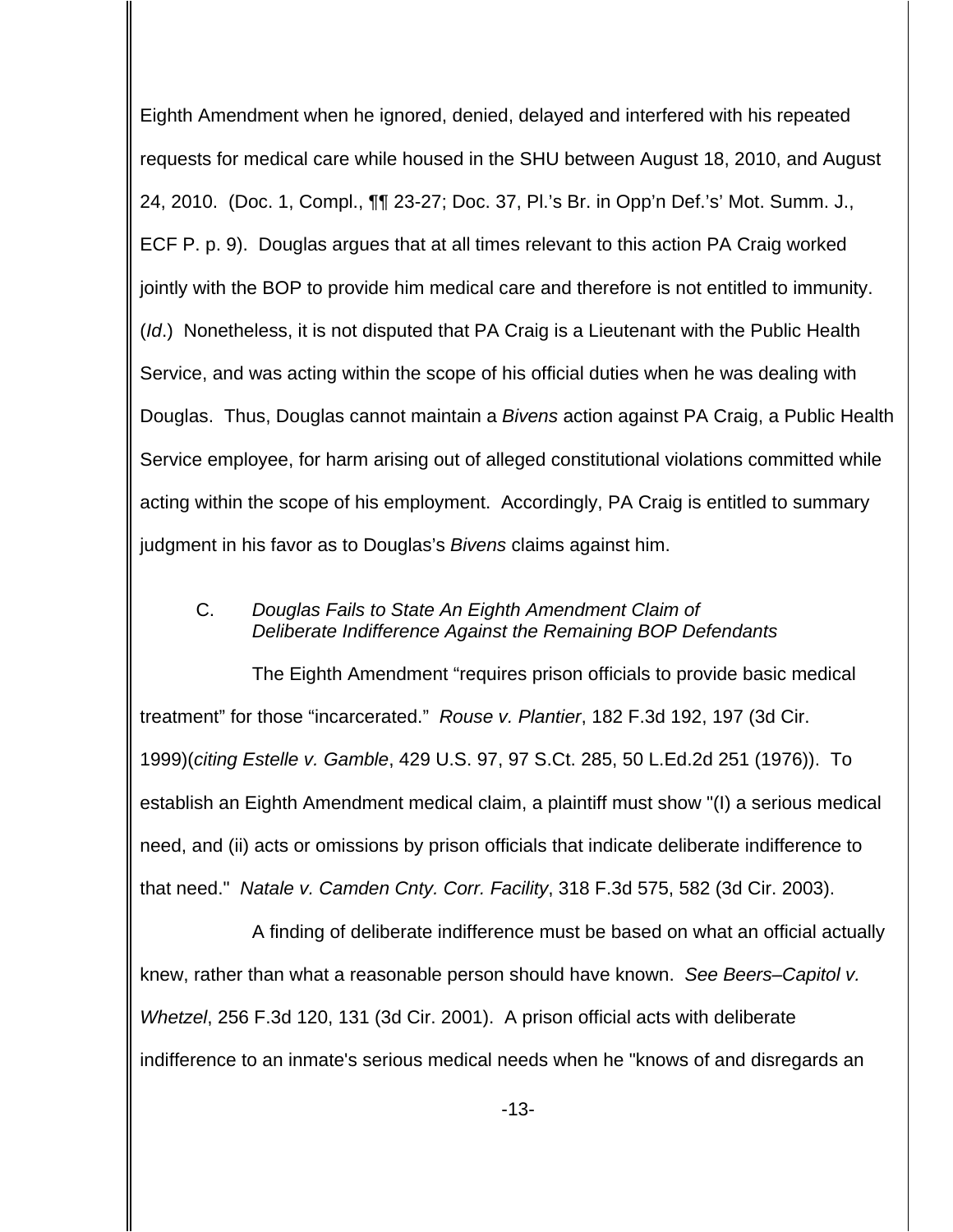excessive risk to inmate health or safety; the official must both be aware of facts from which the inference could be drawn that a substantial risk of serious harm exists, and he must also draw the inference." Farmer v. Brennan, 511 U.S. 825, 837, 114 S.Ct. 1970, 1979, 128 L.Ed.2d 811 (1994).

A medical need is serious where it "has been diagnosed by a physician as requiring treatment or is . . . so obvious that a lay person would easily recognize the necessity for a doctor's attention." Monmouth Cnty. Corr. Inst. Inmates v. Lanzaro, 834 F.2d 326, 347 (3d Cir. 1987) (citations omitted). Deliberate indifference to a serious medical need involves the "unnecessary and wanton infliction of pain." Estelle, 429 U.S. at 103, 97 S.Ct. at 290. Such indifference may be evidenced by an intentional refusal to provide care, delayed provision of medical treatment for non-medical reasons, denial of prescribed medical treatment, denial of reasonable requests for treatment that results in suffering or risk of injury, Durmer v. O'Carroll, 991 F.2d 64, 68 (3d Cir. 1993), or "persistent conduct in the face of resultant pain and risk of permanent injury." White v. Napoleon, 897 F.2d 103, 109 (3d Cir. 1990). "Needless suffering resulting from the denial of simple medical care, which does not serve any penological purpose . . . violates the Eighth Amendment." Atkinson v. Taylor, 316 F.3d 257, 266 (3d Cir. 2003).

An inmate's mere disagreement with medical professionals "as to the proper medical treatment" of his medical complaint does not support an Eighth Amendment violation. See Spruill v. Gillis, 372 F.3d 218, 235 (3d Cir. 2004). A claim that a doctor or medical department was negligent does not rise to the level of an Eighth Amendment violation simply because the patient is a prisoner. Estelle, 429 U.S. at 106, 97 S.Ct. at 292; see also Singletary v. Pa. Dep't of Corr., 266 F.3d 186, 192 n.2 (3d Cir. 2002)(claims of

-14-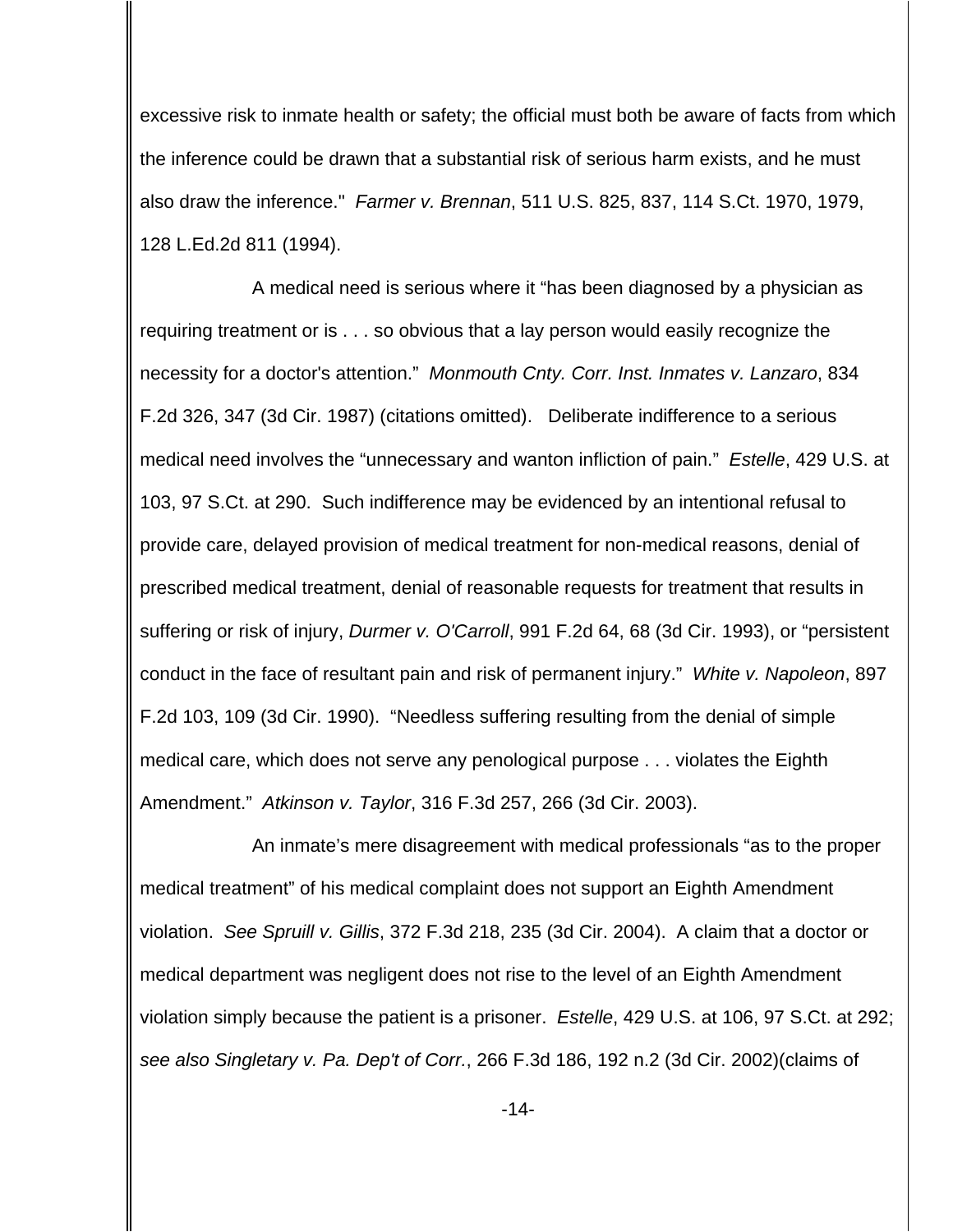medical malpractice, absent evidence of a culpable state of mind, do not constitute deliberate indifference under the Eighth Amendment). Accordingly, a "medical decision not to order an X-ray, or like measures, does not represent cruel and unusual punishment. At most it is medical malpractice." Id. at 107, 97 S.Ct. at 293. "[A]s long as a physician exercises professional judgment his behavior will not violate a prisoner's constitutional rights." Brown v. Borough of Chambersburg, 903 F.2d 274, 278 (3d Cir. 1990).

In sum, negligence, unsuccessful medical treatment, or medical malpractice do not give rise to a § 1983 cause of action, and an inmate's disagreement with medical treatment is insufficient to establish deliberate indifference. See Spruill, 372 F.3d at 235; Durmer, 991 F.2d at 69; Winslow v. Prison Health Servs., Inc., 406 F. App'x 671, 675 (3d Cir. 2011)(nonprecedential)(conservative hernia treatment of non-strangulated or incarcerated hernia rather than surgery, although not the preferred treatment by the prisoner, did not rise to a constitutional claim).

Here, Douglas suggests that on three occasions (5-19-10, 5-26-10 and 8-21 through 8-24-10) his serious medical need, urinary retention, "was not addressed for hours while he waited in excruciating pain for treatment." (Doc. 37, ECF P. pp. 14-15). Defendants argue that the evidence does not show deliberate indifference. Rather, they suggest that on each occasion Douglas was constantly evaluated, catheters were inserted or he was sent to an outside hospital, and he was prescribed medication.<sup>14</sup>

The court's review of the record demonstrates that the BOP defendants were not deliberately indifferent to Douglas's serious medical needs in their responses to his May

<sup>&</sup>lt;sup>14</sup> As for Douglas's denial that he received Flomax when prescribed, the record before the court clearly demonstrated that when prescribed, he received the generic equivalent to Flomax.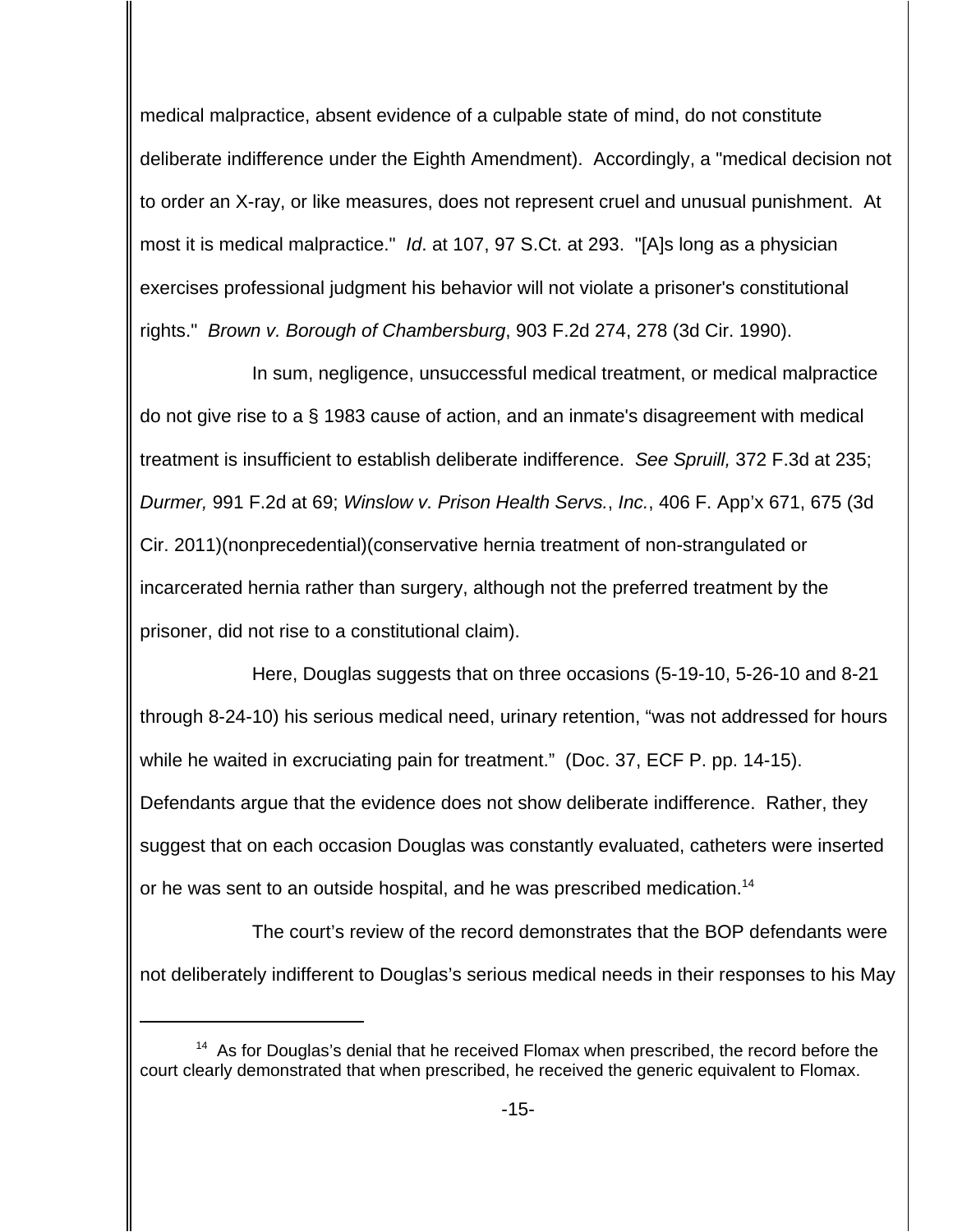and August requests for medical attention due to urinary retention. Although Douglas complains that he was required to wait extended periods of time, in pain, until medical staff treated and/or attempted to resolve his medical issue, the record before us reflects that on all occasions, BOP medical staff were attentive to his needs, did not deny or delay his medical treatment for non-medical reasons, or ignore Douglas's complaints of pain. While in all of these situations, ultimate relief was only attained by his successful catheterization, and may not have occurred as quickly as he would have liked, on each occasion defendants attempted to relieve his pain with medication, contacting others who had additional medical expertise than they for assistance, or transported him to an outside hospital to relieve his discomfort.

To the extent Douglas complained of pain, he was prescribed medication (see Doc. 31-2, ECF P. p. 8; Doc. 31-1, ECF P. pp. 40, 41, and 44). If as Douglas says his pain medication ran out at any time, he does not suggest that he requested additional supplies, or that he was denied the same by the BOP defendants. Douglas was advised by all medical providers to return to the Health Services Unit immediately if he experienced difficulties urinating. As evidenced by his three trips to the medical unit on May 19, 2010, he did not have difficulty accessing medical care that day. While he disputes how long it took for defendants to ultimately transfer him to an outside facility where he was successfully catheterized, he does not dispute that EMT-P Lesher and PA Laino both attempted to relieve his discomfort by trying to catheterize him and by discussing his situation with Dr. Chopra, his urologist.<sup>15</sup>

 $15$  To the extent Douglas suggests that PA Laino arrived at the facility closer to 11:50 p.m. (continued...)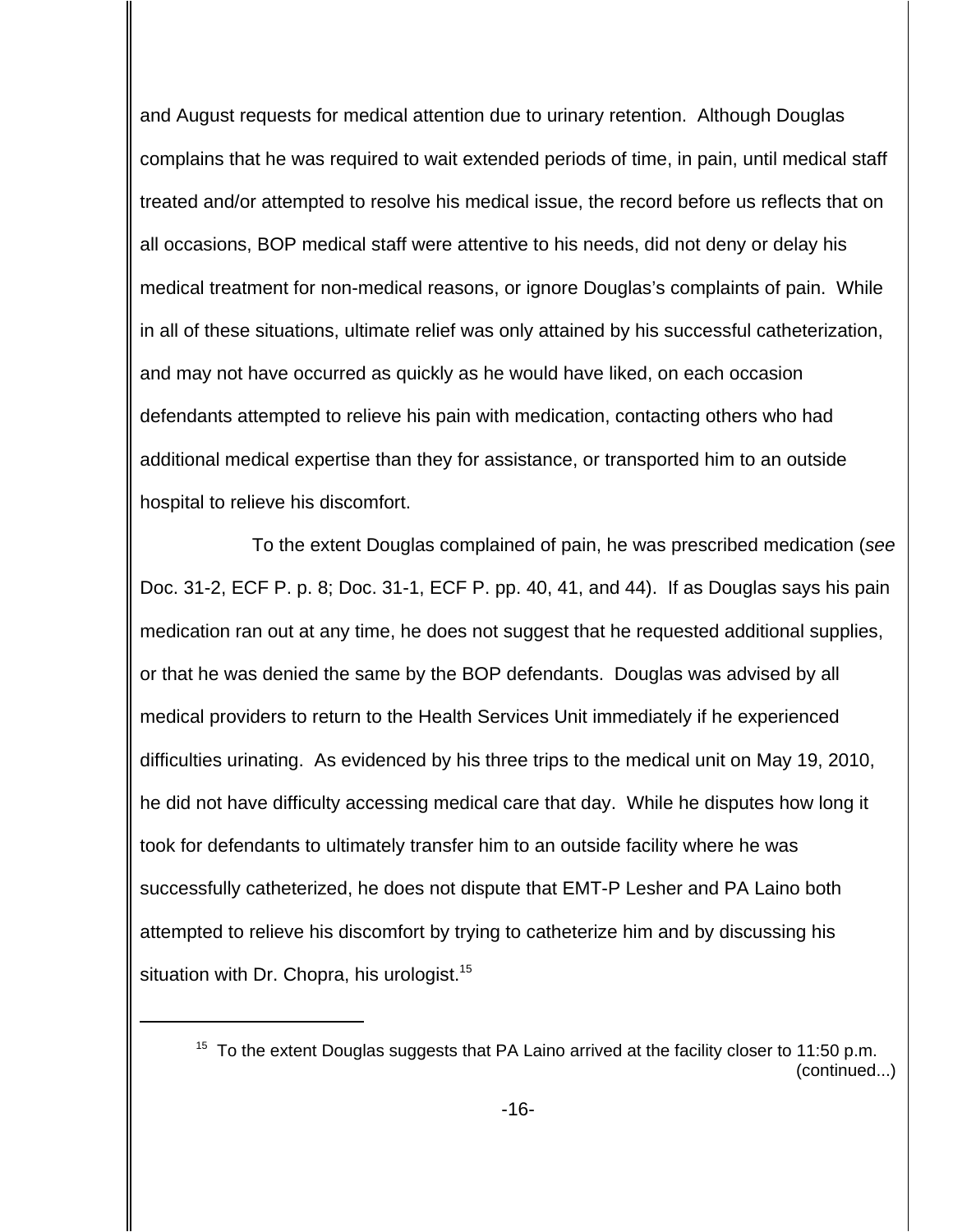Douglas concedes that he was repeatedly advised to contact the medical unit if he had difficulty urinating. He also admits that he waited almost two days to present to the medical unit on May 26, 2010, even though he was experiencing problems urinating. (Doc. 31-1, p. 41). Again, while Douglas was dissatisfied with treatment EMT-P Duttry provided, his concerns were not ignored. EMT-P Duttry noted that Douglas was taking his medications, including his pain killers, and that he consulted Dr. Buschman as to a course of action to treat Douglas. (Id.) PA Bennett-Meehan arrived at the facility and attempted to assist him by inserting a catheter. Unfortunately, her efforts were unsuccessful. Tylenol was administered and Dr. Buschman was contacted. (Id., ECF P. pp. 43-44). Dr. Buschman arrived at the facility and successfully catheterized Douglas, providing immediate relief. (Id., ECF P. p. 42). There is no indication that any BOP defendant delayed providing Douglas medical care for non-medical reasons, or for the purpose of causing him harm.

 Once Douglas was placed in the SHU, he again was seen regularly by medical staff for his chronic care and urinary issues. (Doc. 31-1, ECF P. pp. 25-38). On Tuesday, August 24, 2010, Douglas reported experiencing "difficulty with urination staring

 $15$ (...continued)

rather than 9:00 p.m. as set forth in the medical record, and allowed him to languish in pain during this time, he offers no evidence to support his assertion. (PSMF ¶ 23). Moreover, the record before the court suggests the contrary. Douglas's medical record includes a notation that PA Laino arrived at the facility at approximately 9:00 p.m., and that he too made several attempts to catheterize Douglas. Once unable to do so, he contacted Dr. Chopra. (Doc. 31-2, ECF P. p. 6). Douglas does not dispute these events. He also does not dispute that he was taken out of the facility to the local hospital at approximately 11:25 p.m. (Doc. 1, ECF P. P. p. 13). These events contradict Douglas's time line because if PA Laino arrived at the facility at 11:50 p.m., he would not have encountered Douglas as he had already left for the outside hospital, and PA Laino would not have had sufficient time to attempt repeated catheterizations or contact Dr. Chopra prior to his transport, all events that Douglas agrees took place.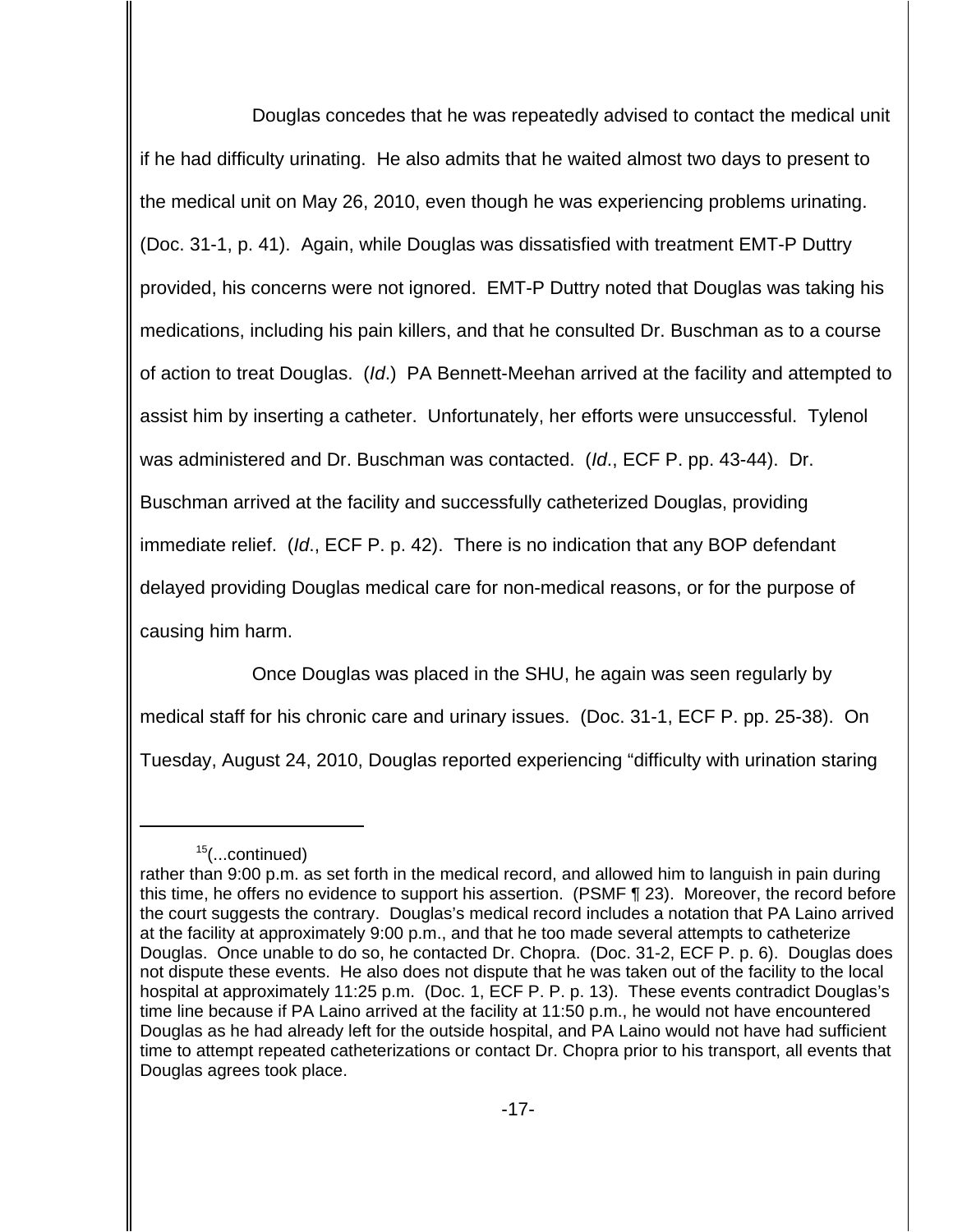over weekend."<sup>16</sup> (Doc. 31-1, ECF P. p. 24). His "Pain Scale" was noted to be "O". (Id., ECF P. p. 23). After PA Craig unsuccessfully attempted to insert a catheter on two occasions, PA Craig contacted Dr. Chopra's office. Within an hour and a half of presenting his issue to medical staff, Douglas was transported to an outside hospital for treatment.

The undisputed record before the court, which includes portions of Douglas' medical records, reveals that BOP medical staff addressed Douglas's medical concerns. They gave him pain medication, anti-spasmodic medication for his bladder, catheters, and an outside hospital visit when he had problems urinating. He was repeatedly evaluated and monitored by BOP staff for his chronic care needs and his bladder issues. Douglas's dissatisfaction with the treatment rendered, or the order in which it was rendered, does not state an Eighth Amendment claim. Any perceived delay in medical care was not prolonged and was accompanied by Douglas's receipt of pain medication and further efforts to assist him void his bladder. Nothing within the record suggests that the BOP defendants were indifferent to Douglas's urinary retention and associated pain.<sup>17</sup>

# D. Douglas's Discovery Motions Will Be Denied

Also pending before the court are Douglas's motions for an extension of time to complete discovery<sup>18</sup> (Doc. 33) and a motion to compel the BOP defendants to respond

 $16$  Although Douglas suggests he attempted to obtain medical treatment prior to this date, he does not offer any evidence to support this assertion.

 $17$  While Douglas also complains that Dr. Chopra failed to inform him that the potential side effects of the Prostiva procedure include difficulty in obtaining an erection or retrograde ejaculation, this claim does not involve the BOP defendants and is lodged solely against Dr. Chopra.

 $18$  Douglas did not file a brief in support of this motion as required by Pa. M.D. Local Rule (continued...)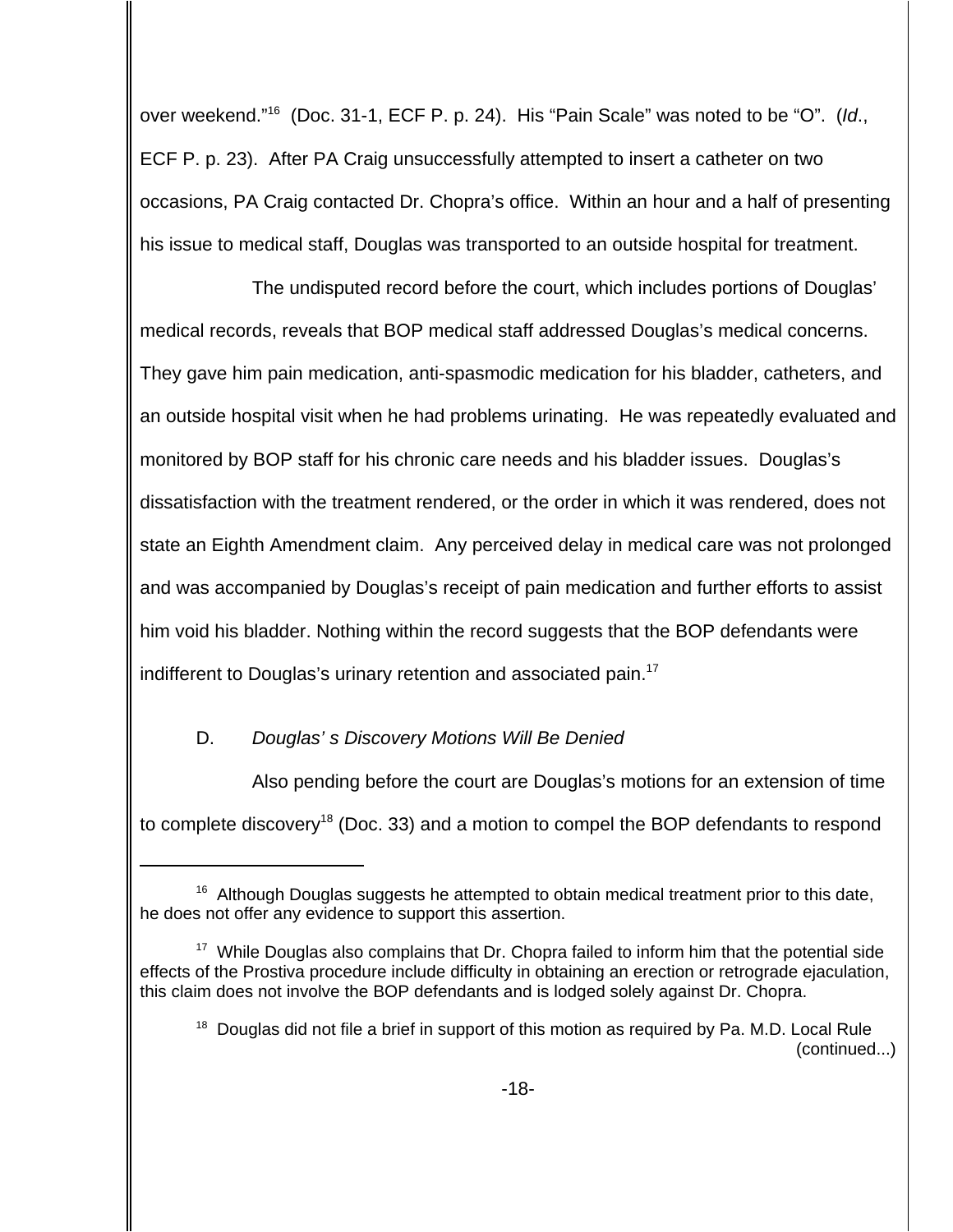to previously posed discovery (Doc. 34).

Both motions request that the BOP defendants produce Douglas's medical records. On September 15, 2012, Douglas served the BOP defendants with a discovery request which requested the disclosure of his medical records. On October 5, 2012, the BOP defendants sought a protective order staying their obligation to respond to Douglas's discovery request. In doing so, they noted that relevant portions of Douglas's medical record would be provided to Douglas in connection with their shortly anticipated motion for summary judgment. (Docs. 18-19). On October 16, 2012, the court granted the BOP's motion for a protective order. (Doc. 24).

On November 21, 2012, the BOP defendants filed their motion for summary judgment. On December 5, 2012, they filed their statement of undisputed facts, supporting brief and exhibits, which included relevant portions of Douglas's medical records. (Docs. 30-32). Douglas also had the opportunity to review his medical record upon request by contacting the appropriate official at his institution. Douglas does not suggest that any relevant portion of his medical record necessary for him to oppose the BOP defendants' motion for summary judgement is missing from the court's record. Likewise, he does not suggest what discovery, if any, he would pursue that would affect the outcome of the pending motion for summary judgment.

For these reasons, Douglas's motion for extension of time to complete discovery (Doc. 33) and motion to compel (Doc. 34) will be denied.

 $18$ (...continued)

<sup>7.5.</sup> Thus the defendants had no obligation to respond to it, and it is deemed withdrawn.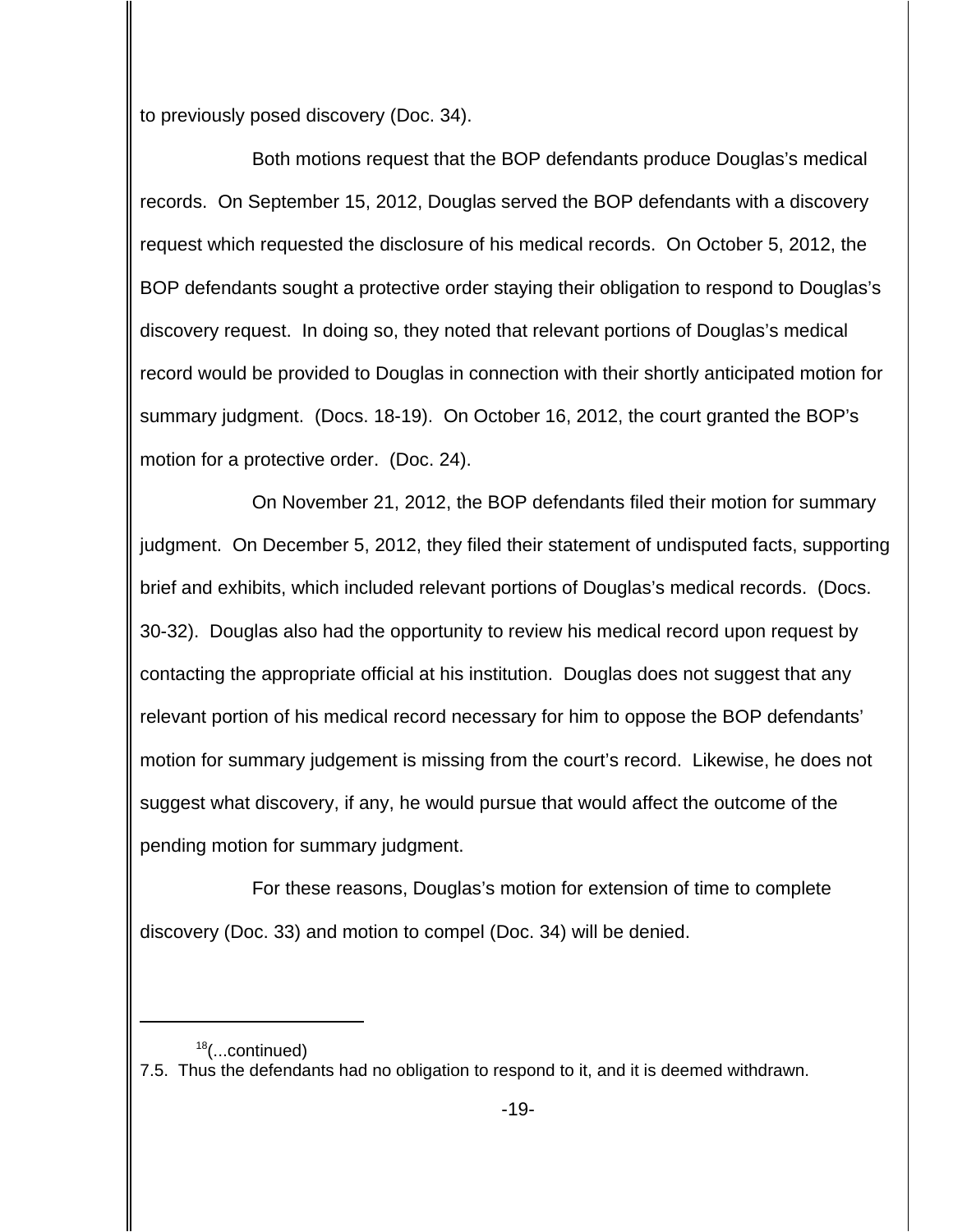# E. Updated Service Information for Dr. Chopra

By an order dated June 18, 2012, the court directed service of Douglas's Complaint on the named defendants, including Dr. Chopra. (Doc. 11, Order). On August 23, 2012, Dr. Chopra's Waiver of Service was returned unexecuted with the notation "Unable to serve, mail returned by USP Allenwood - Dr. Chopra is not employed with Federal Bureau of Prisons -Plaintiff must provide U.S. MS with address for defendant to execute service." (Doc. 15). Douglas received a copy of this correspondence. To date, service of process has not been made on Dr. Chopra.

Fed. R. Civ. P. 4(m) provides:

If a defendant is not served within 120 days after the complaint is filed, the court - on a motion or on its own after notice to the plaintiff - must dismiss the action without prejudice against that defendant or order that service be made within a specified time. But if the plaintiff shows good cause for the failure, the court must extend the time for service for an appropriate period. This subdivision (m) does not apply to service in a foreign country under Rule  $4(f)$  or  $4(j)(1)$ .

More than twelve months have passed since the filing of the Complaint and Douglas has not provided the court or the Marshal sufficient information for the Marshal to effect service on Dr. Chopra. When advised of a problem in accomplishing service, a pro se litigant proceeding in forma pauperis must "attempt to remedy any apparent service defects of which [he] has knowledge." Rochon v. Dawson, 828 F.2d 1107, 1110 (5th Cir. 1987). The court will direct Douglas to provide sufficient information to enable the Marshal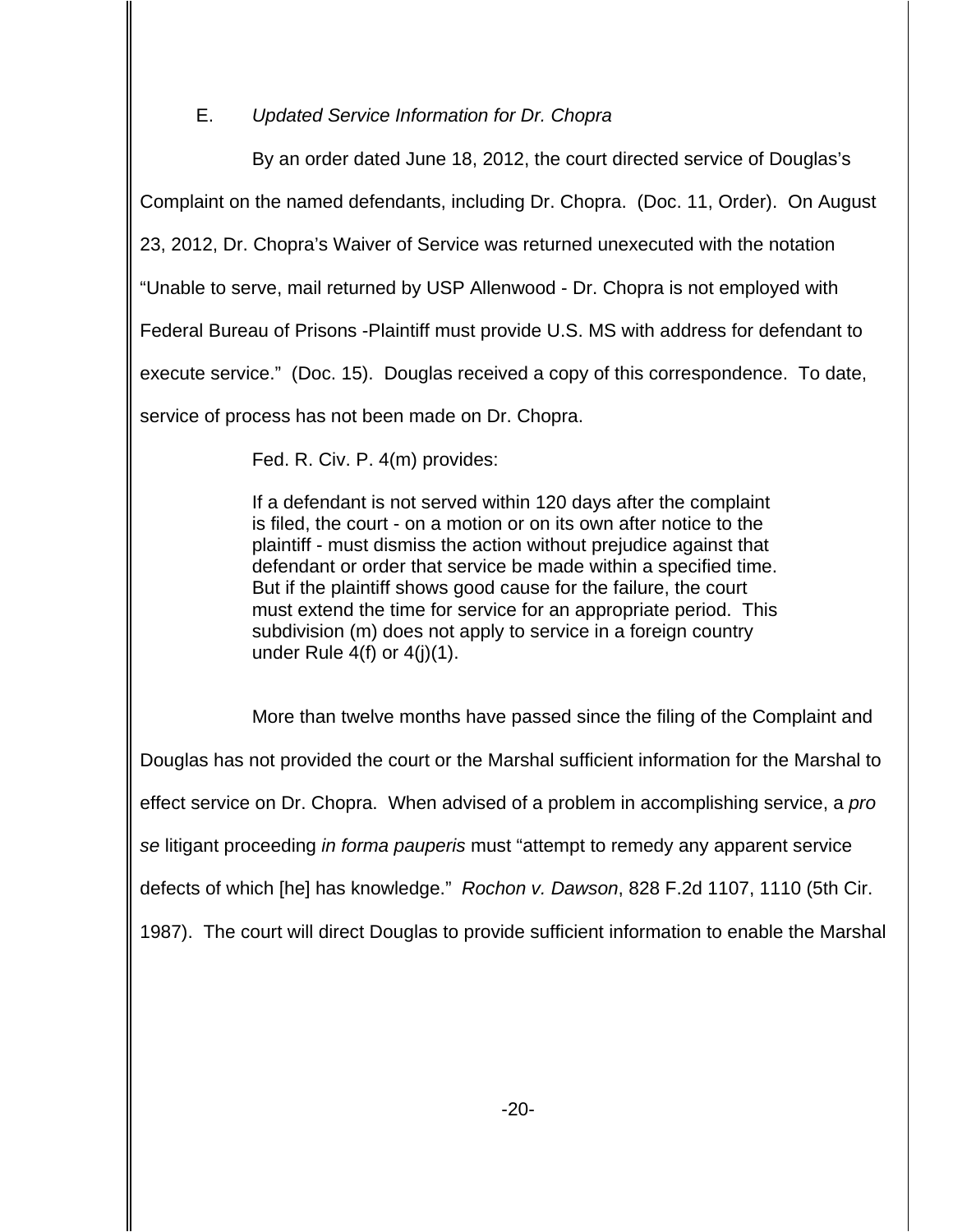to serve Dr. Chopra. His failure to do so will result in the dismissal of Dr. Chopra from the action pursuant to Fed. R. Civ. P. 4(m).

An appropriate order follows.

/s/ William W. Caldwell William W. Caldwell United States District Judge

Date: September 11, 2013